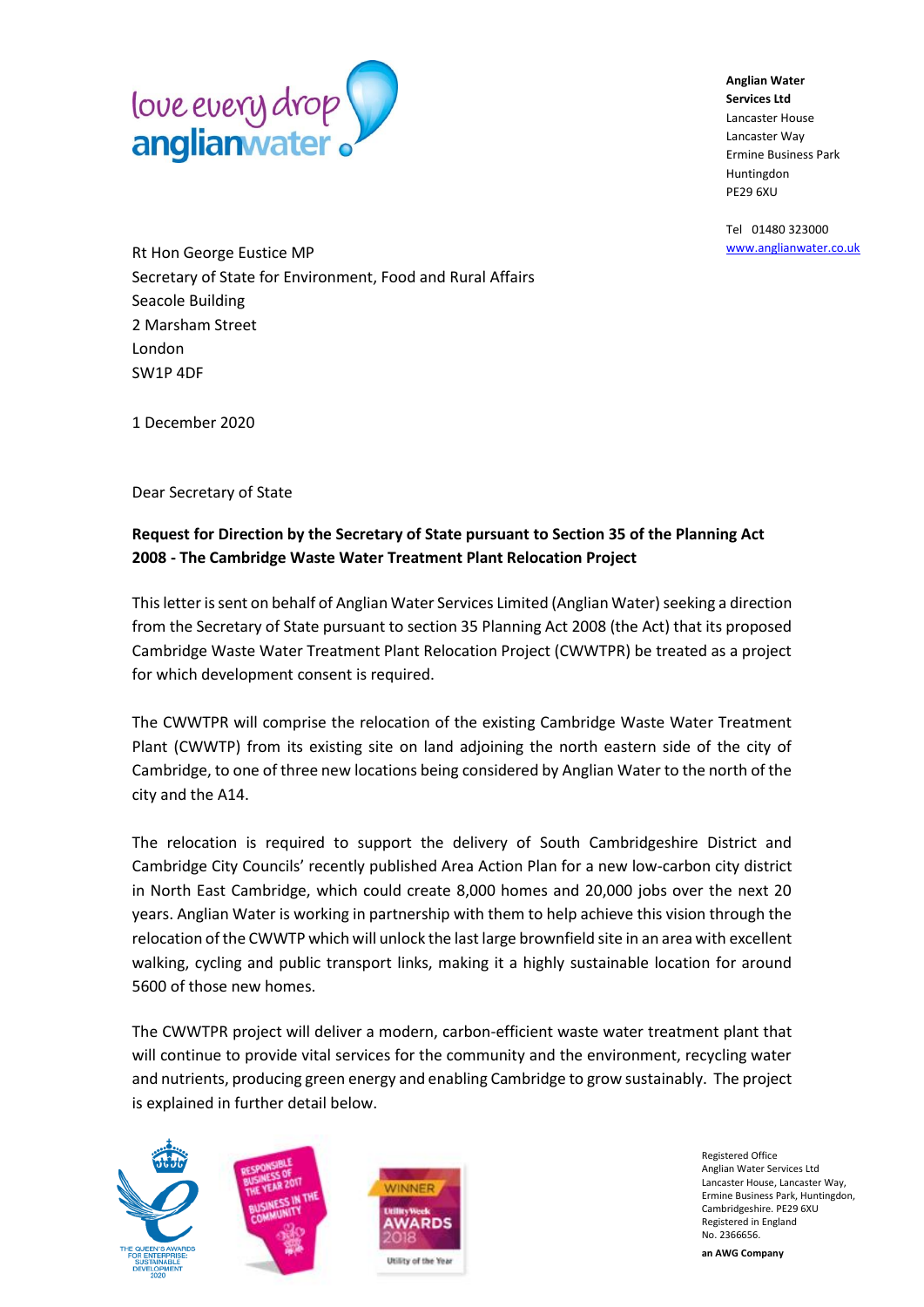Anglian Water is seeking a direction from the Secretary of State that the project should be treated as being of national significance due to the critical role that it plays in enabling the regeneration of North East Cambridge. It responds to national planning and wider economic policy, and to the need to provide continued resilient waste water treatment services to Cambridge and the surrounding area.

The project's national importance has already been recognised through the securing of £227m investment from Homes England via the Housing Infrastructure Fund (HIF) grant. This investment signifies its role in supporting the Government's target to build 300,000 new homes every year, while supporting jobs and local economies, and contributing to the Government's "Project Speed" initiative.

#### **The Importance of the CWWTPR to the Strategic Growth of Cambridge**

Cambridge is a regional, national and international centre of excellence for academic research, successfully commercialising that research in a range of fast-growing knowledge-intensive clusters, and industrial innovation.

Keeping Cambridge at the forefront of innovation is an objective recognised by many government bodies and evidenced by studies such as the Cambridge - Milton Keynes - Oxford Corridor Interim Report (National Infrastructure Commission, 2017). The future economic growth of Cambridge is recognised as a priority in the Government's Industrial Strategy and in the announcement of Cambridge as one of eleven Tech Nation regional hubs being established outside London. The availability and affordability of housing has long been identified at local and national levels as a critical issue which must be addressed if the area is to realise its economic potential.

This future growth is exemplified by the conclusions of studies which have recently been published to inform the emerging Greater Cambridge Local Plan which indicate that significant housing growth will be required in order to match projected employment growth.

The current CWWTP occupies a large area of land adjoining the north east side of the city of Cambridge. It has been in that location since 1895 and has evolved over the intervening period to meet the demands of the growing city and the surrounding area. However, further growth to the north east of Cambridge is now constrained by the presence of the CWWTP. The current relationship between the CWWTP site and the city of Cambridge can be seen from the photograph at Appendix 1.

#### **The Secretary of State's Discretion to make a Direction**

It is noted that the Secretary of State has a broad discretion when exercising powers under section 35 of the Act to determine that a proposal should be treated as a nationally significant infrastructure project.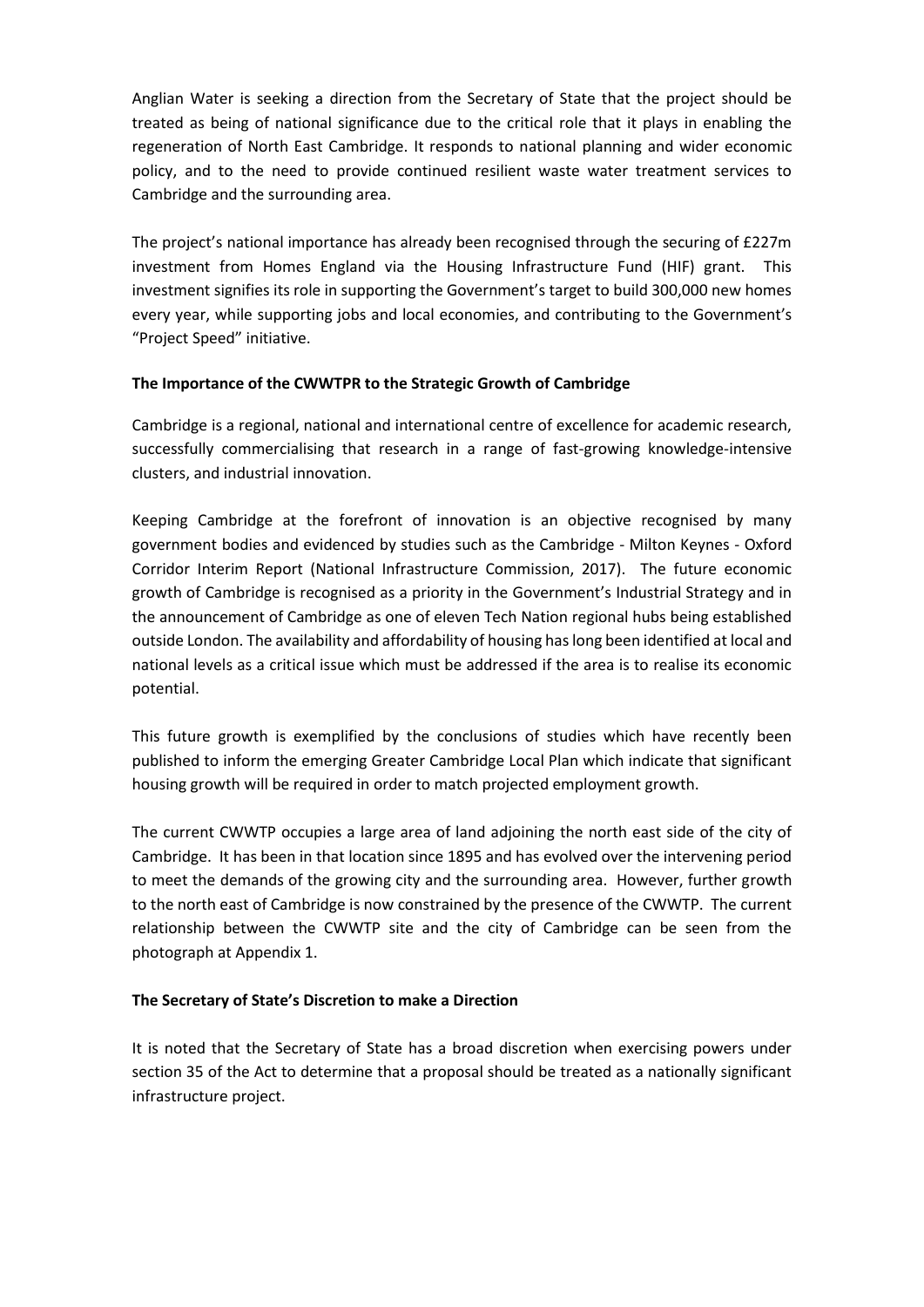The scope of that discretion was recently highlighted by the High Court in response to a challenge to the exercise of the section 35 power: $1$ 

Given the nature of the Defendant's decision, as one which was exercised using a relatively broad discretion, the task of the Claimants to show that the judgment which the Defendant reached was unlawful is daunting.

In relation to matters relevant to the exercise of the Secretary of State's discretion, Anglian Water refers to the Policy Statement by the Department for Communities and Local Government: Extension Of The Nationally Significant Infrastructure Planning Regime To Business And Commercial Projects (2013). A copy of the Policy Statement is attached at Appendix 2 and attention is drawn to the following factors which it sets out, noting that achievement of any one of them might indicate that a project should be regarded as being of national significance:

- whether a project is likely to have a significant economic impact, or is important for driving growth in the economy;
- whether a project has an impact across an area wider than a single local authority area;
- whether a project is of a substantial physical size; or
- whether a project is important to the delivery of a nationally significant infrastructure project or other significant development.

Whilst the CWWTPR is not a commercial project in the sense envisaged by the Statement, it accords with all of these factors which clearly substantiates that it should be treated as a project of national significance.

#### **Background to the project**

**.** 

The development and regeneration potential of North East Cambridge (NEC) has long been identified by Cambridge City Council, South Cambridgeshire District Council and Cambridgeshire County Council. North East Cambridge includes 182 hectares of brownfield land, just a 15 minute cycle ride from the city centre.  The funding from central government's HIF to relocate the CWWTP creates a once-in-a-generation opportunity to transform the area and create a significant new city district. 

However, a waste water treatment safeguarding area, or odour zone, prevents any residential development within 400 metres of the CWWTP and restricts employment land-use to general industrial and office on the fringes. It also prevents the consideration of housing development on 35 hectares of land surrounding the CWWTP. The CWWTP therefore needs to be relocated as part of the plans for the strategic growth of Cambridge.

<sup>1</sup> Mr Brian Ross, Mr Peter Sanders (Acting on Behalf of Stop Stansted Expansion) v Secretary of State for Transport v Uttlesford District Council, Stansted Airport Limited [2020] EWHC 226 (Admin) (see in particular para 106)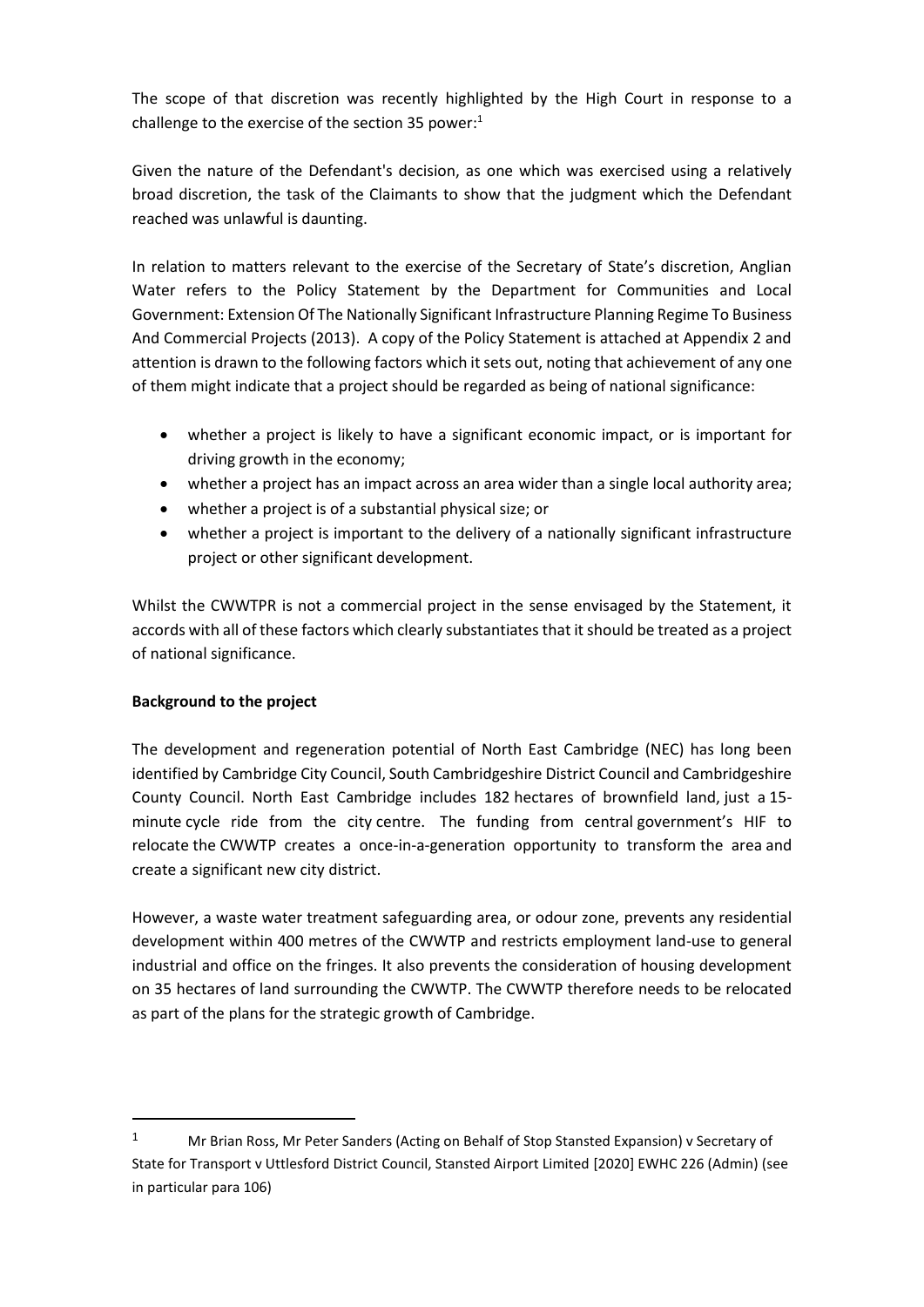The need for the relocation of the CWWTP as part of the regeneration of this area has also long been recognised by Cambridge City Council, South Cambridgeshire District Council and Cambridgeshire County Council:

- The Adopted Cambridgeshire and Peterborough Structure Plan 2003 identified the Cambridge Northern Fringe (East) (CNFE) as a strategic area for sustainable redevelopment, with Policy MW15 providing support for the search for an alternative location for the CWWTP.
- Policy 9/6 of the Adopted Cambridge City Local Plan 2006 set out the requirements for the redevelopment of Cambridge Northern Fringe (East) with the redevelopment of the existing CWWTP contingent upon its relocation (paragraph 9.30).
- The Cambridgeshire and Peterborough Minerals and Waste Plan Site Specific Proposals DPD-Preferred Options December 2006 identified a preferred site at Honey Hill, Horningsea/Fen Ditton, north of the A14 (Site SSP15) as the most appropriate location for the new CWWTP, although the document did not retain this allocation when finally adopted in 2012.

The current development plan continues to promote the regeneration of this area, principally through Policy 15 of the adopted Cambridge Local Plan 2018 (and corresponding Policy SS/4 of the South Cambridgeshire Local Plan 2018) and the emerging Area Action Plan (AAP) for this area.

The emerging AAP (Regulation 18) was approved by both Cambridge and South Cambridgeshire Councils in late June 2020 and recently underwent public consultation which ended on 5 October 2020.

Policy 1 in the emerging AAP identifies that, inter alia:

*The councils will work to secure the comprehensive regeneration of NEC during the plan period, in particular the creation of a new high quality mixed-use city district, providing 8,000 new homes, 20,000 new jobs, and new physical, social and environmental infrastructure that meets the needs of new and existing residents and workers as well as delivering tangible benefits for surrounding communities.*

Paragraph 2.1.6 of the emerging AAP explains the wider strategic importance of the CWWTPR to the delivery of this regeneration:

*Part of the eastern part of the Area Action Plan site is the Anglian Water Waste Water Treatment Plant, which is an essential piece of infrastructure that serves Cambridge and surrounding areas. The adopted Cambridge and South Cambridgeshire Local Plans identified this broad area for development and noted that a new treatment works facility either elsewhere or on the current site will be undertaken as part of the feasibility investigations in drawing up the Area Action Plan. Feasibility studies are now complete and relocation off-site is the option moving forward.*

Furthermore, initial work published to inform the emerging Greater Cambridge Local Plan indicates that significant housing growth will be required going forward to meet local needs.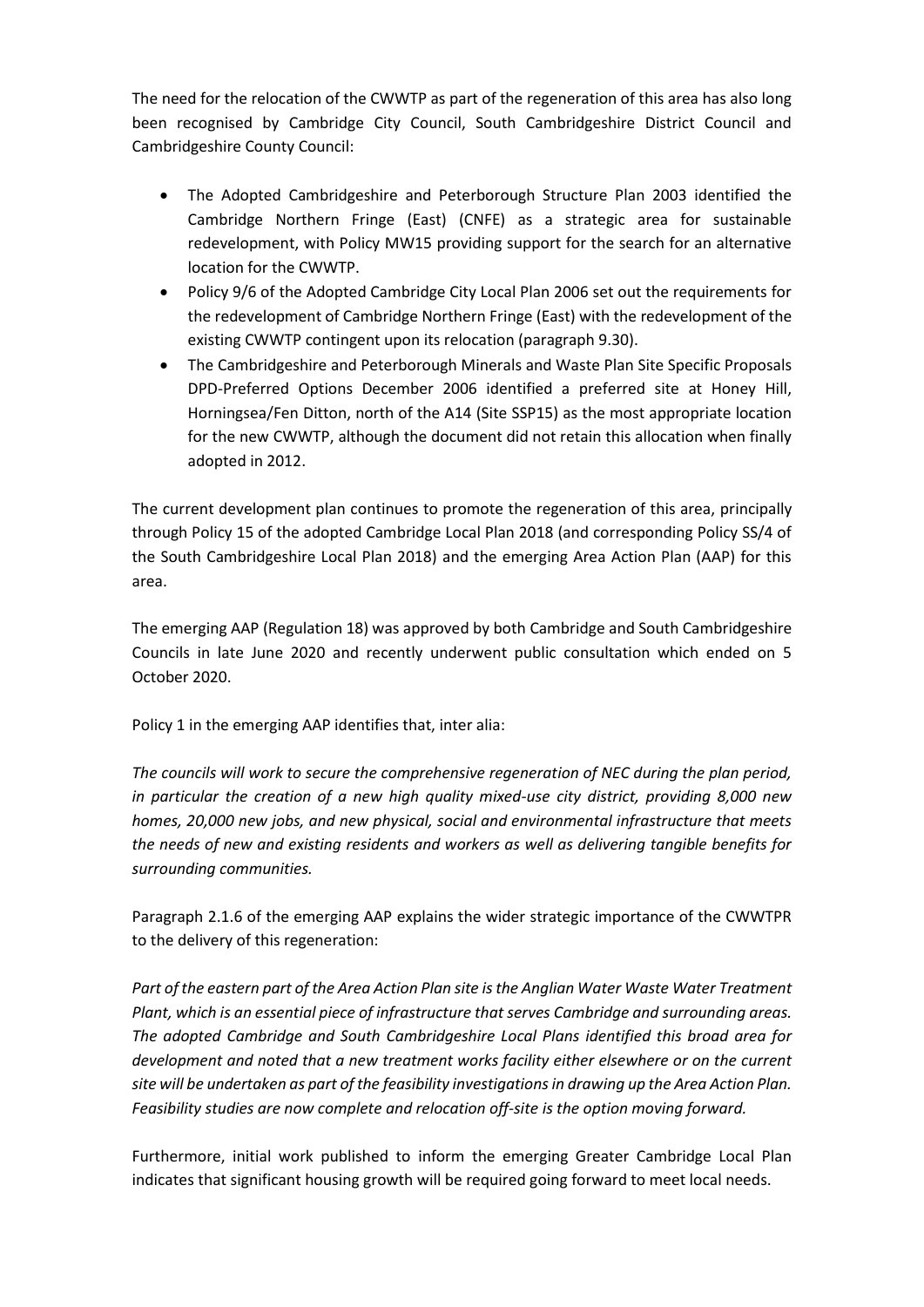#### **Providing Waste Water Services to the new settlement at Waterbeach New Town**

The proposed development of Waterbeach New Town lies to the north of Cambridge. It will deliver over 11,000 new homes in addition to the CNFE. Outline Planning permission for 6,500 new homes was granted to the Secretary of State for Defence and Urban & Civic Plc in September 2019 and development is expected to commence shortly. A planning application by RLW Estates for a further 4,500 new homes, including on the site of the existing Waterbeach WWTP, is presently being determined by South Cambridgeshire District Council.

This planned growth in Waterbeach will be met by the existing Waterbeach WWTP until that plant reaches capacity (currently anticipated to be in 2028)<sup>2</sup>, at which point an alternative would be required.

Anglian Water's original proposed waste water recycling strategy for Waterbeach New Town was to build a new facility, on a site to the east of the existing works. A pre-application request for planning advice related to this proposal was submitted to Cambridgeshire County Council (CCC) in May 2019. Resulting discussions with CCC and the Environment Agency, identified a concern about the feasibility of the proposed relocation site. An alternative recommendation was made by them to pump all waste water flows from Waterbeach and Waterbeach New Town to CWWTP for treatment. This solution also presented significant embodied carbon reductions and operational efficiency.

Anglian Water therefore took the decision that the CWWTPR would also need to provide waste water treatment services for the growing population of Waterbeach New Town.

#### **Housing Infrastructure Funding**

**.** 

Recognising the importance of the CWWTPR to delivering the strategic growth of Cambridge, Cambridge City Council in partnership with Anglian Water, prioritised by the Cambridgeshire and Peterborough Combined Authority and supported by key stakeholders, applied for and secured HIF grant of £227m to relocate the Cambridge WWTP. The strategic case in support of that award made clear that:

*"Relocating the [CWWTP] will release the CNFE Core Site, a major brownfield area for 5,600 homes (including 40% affordable) in line with the Cambridge Sustainable Housing Design Guide. It will also remove 'odour zone' restrictions around the [CWWTP] that limit 82 hectares of land to industrial use. This would enable a further circa 3,000 homes to be built on adjacent land and nearby employment sites to more than double employment densities. The new housing in the CNFE area will be within walking and cycling distance of thousands of jobs at the Cambridge Science Park, to the Cambridge North railway station, and other public transport. It will be transport net neutral."*

<sup>&</sup>lt;sup>2</sup> It is anticipated that the current capacity of the Waterbeach WWTP will be reached in 2025, although AW expects to be able to undertake enhancement measures to extend this to 2028.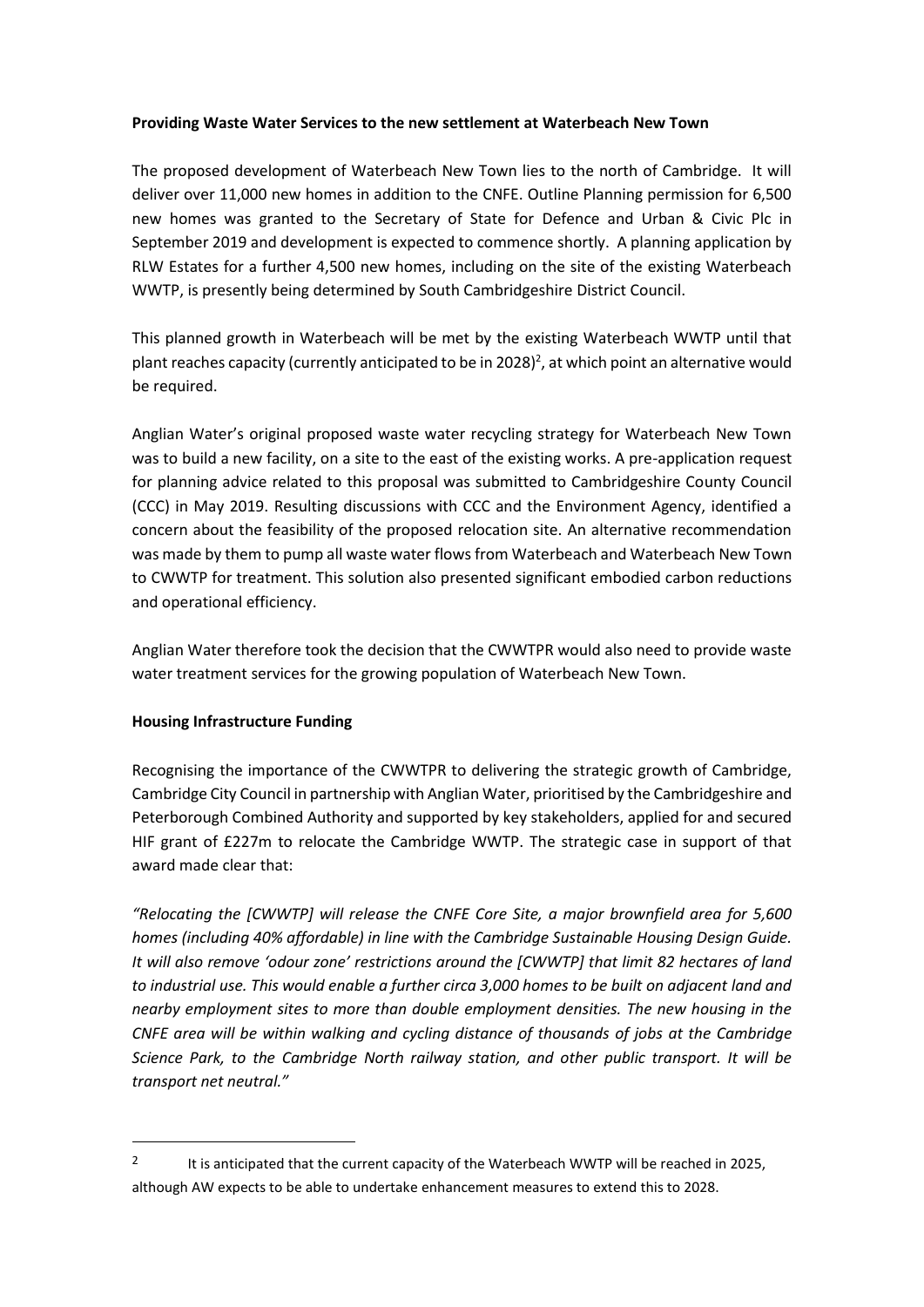The HIF is to be used to relocate the CWWTP and "switch off" the existing CWWTP to allow the site to be redeveloped. This will unlock the site's development potential and allow, through Cambridge's strong property market and underlying land values, conventional developer funding and planning to remediate the site and deliver the physical, environmental and social infrastructure that will underpin the delivery of 8,625 homes together with associated mixed uses and infrastructure, 5,600 of which would be built on the CWWTP site itself.

The arrangements for HIF funding place obligations on Anglian Water to relocate and commission the CWWTPR and decommission the CWWTP by March 2028. The ability to rely on the "one stop" shop created by the development consent order process is therefore important to the timely delivery of the CWWTPR. The reasons for this are explained further below.

#### **The CWWTPR as a Nationally Significant Infrastructure Project**

As the project plays a vital role in the development of north-east Cambridge and in turn Cambridge's role in the Government's Industrial Strategy, Anglian Water considers that the CWWTPR is of national significance and should therefore be treated as a nationally significant infrastructure project for which development consent is required.

Anglian Water is also of the view that the CWWTPR should be considered as a project of national significance due to the strategic importance of the existing CWWTP, the compelling need to relocate the CWWTP to facilitate the wider benefits, and the timescales within which the CWWTPR must be delivered in line with its HIF funding obligations.

Given the complex nature of the construction, commissioning and decommissioning process which will require works across multiple local authority boundaries, is it important that Anglian Water is able to rely upon the certainty in the determination process that accompanies the Planning Act regime, and is able to acquire the necessary land and rights quickly using compulsory acquisition, and other powers if agreement cannot be reached with relevant landowners.

In order to effectively and efficiently deliver the project, Anglian Water requires the use of powers best available through a development consent order. In particular:

- whilst Anglian Water will make every effort to acquire the necessary land interests it needs in order to deliver CWWTPR, engagement with landowners to date and the typical experience on other linear projects would indicate that compulsory purchase powers are likely to need to be relied upon in some form in order to acquire the main site for the new plant and also to secure the necessary rights for the connecting transfer and outfall tunnels.
- the project will potentially interfere with the existing apparatus and infrastructure of a number of statutory undertakers who would expect Anglian Water to undertake any works to protect their interests. This protection would be best secured through protective provisions forming part of a development consent order for the CWWTPR.
- the project will need to undertake highway works potentially requiring the temporary closure or diversion of highways and public rights of way.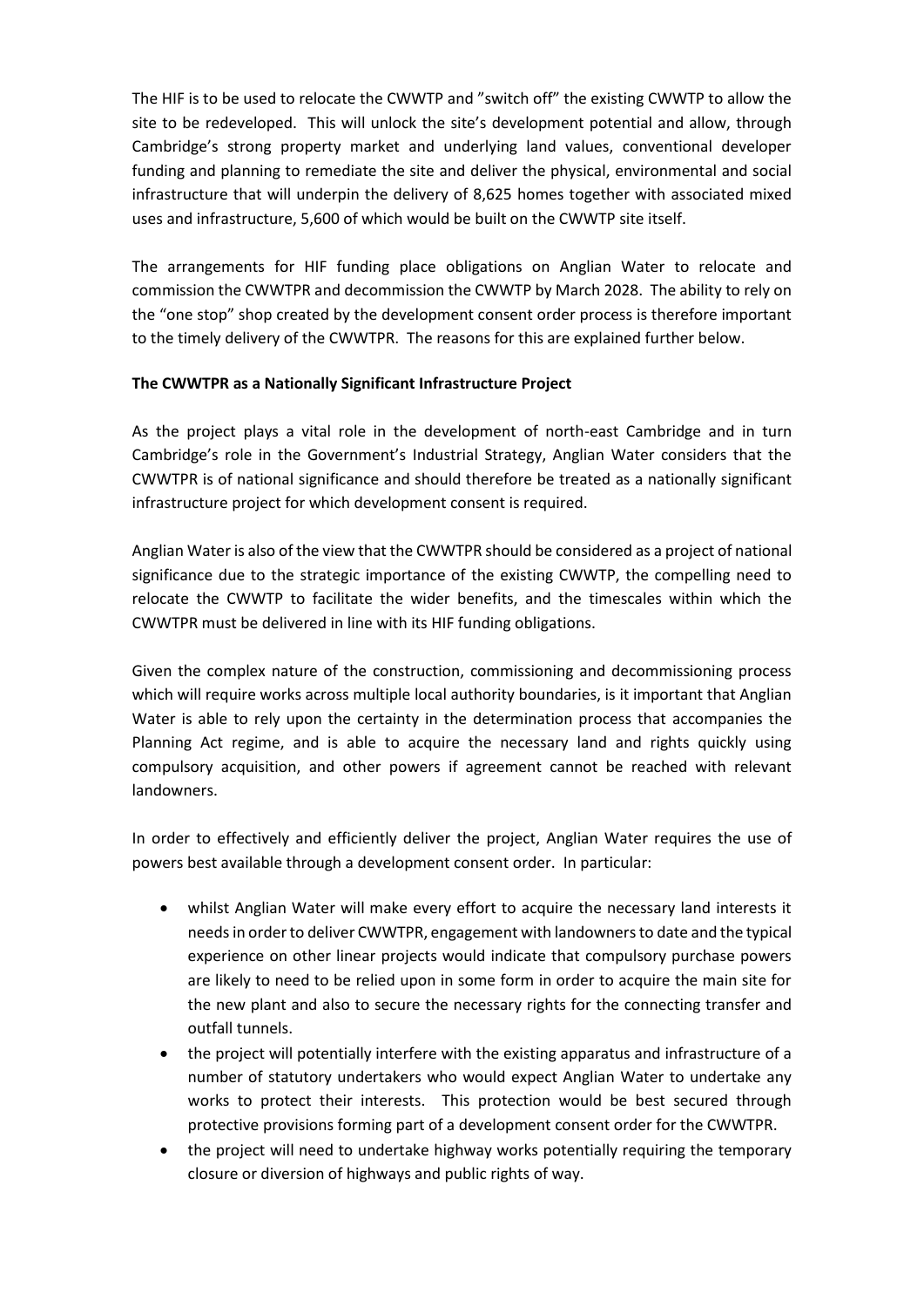Without a development consent order authorising these powers, Anglian Water would have to apply for a number of different consents<sup>3</sup> across multiple administrative areas under separate legislative processes, many of which could result in separate public inquiries which would greatly increase the potential for delays, potentially frustrating the delivery of the AAP aspirations and the associated benefits. The Planning Act 2008 process would allow for these consents to be encapsulated within a single consenting process and dealt with in a single examination process which is subject to a statutory timetable.

#### **The Project**

**.** 

As part of its statutory function, Anglian Water operates the existing CWWTP. The CWWTP receives waste water from the Cambridge catchment direct from the connected sewerage network and tankered to the plant from homes and businesses that are not connected, which is then treated to remove pollutants, and the treated effluent discharged through an outfall to the nearby River Cam.

The CWWTP is an integrated waste water treatment plant. It incorporates an integrated sludge treatment centre (STC) which treats the sludge derived from the waste water from the Cambridge catchment, and also the "wet sludge"<sup>4</sup> produced by other satellite waste water treatment plants in the area which do not have an integrated STC.

Integrated waste water treatment plants act as "hubs" dealing not only with the waste water treatment process for the catchment areas in which they, and their nearby population centres, are located but also completing the waste water treatment process for the "wet sludge" tankered in from the local satellite facilities. The "wet sludge" from these satellite plants is transported to the CWWTP by tankers and deposited into the first stage of the STC process at CWWTP . CWWTP acts as a "hub" for local satellite sites. The overall Cambridge catchment has around 45 such satellite sites which send wet sludge to CWWTP. Other local catchments, Huntingdon and Ely also feed into the CWWTP.

Further sludge treatment is undertaken to separate suspended solids from the waste water which are then digested anaerobically. The dewatered solids at the conclusion of the digestion process are reduced to methane (which is used to generate heat required to activate the water treatment process, and power in the form of electricity, some of which is utilised on site and some of which can be exported to the grid), and an agricultural product to be used as fertilizer. The waste water removed as a result of the digestion process is then returned to the start of the waste water treatment process. The STC at CWWTP also incorporates a combined heat and

<sup>&</sup>lt;sup>3</sup> As a minimum, these are likely to comprise separate planning applications in each local authority area under the Town and Country Planning Act 1990, a compulsory purchase order under the Water Industry Act 1991, and various highways orders under either the Highways Act 1980 and the Road Traffic Regulation Act 1984.

<sup>&</sup>lt;sup>4</sup> Wet sludge is typically 97% waste water having only completed an initial solid screening process prior to transportation to CWWTP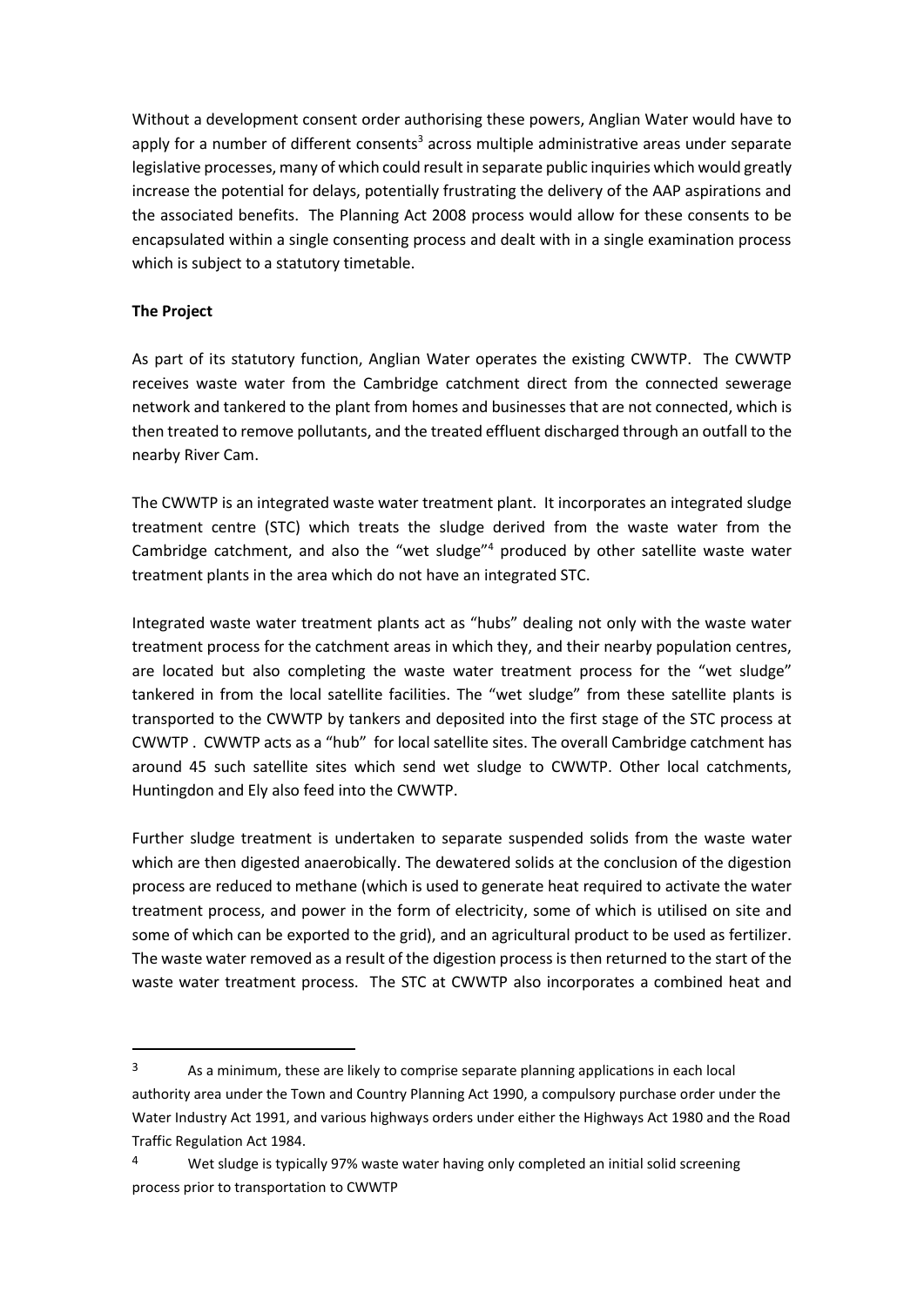power plant and is fully integrated with the other parts of the process via inter-linking pipework. A flow diagram of the waste water treatment process at CWWTP is shown at Appendix 3.

The capacity of the integrated CWWTP has a population equivalent of 548,000.

The integrated CWWTP is a critical element of infrastructure which is vital to enable Anglian Water to comply with its principal statutory duty as a sewerage undertaker in the region by providing waste water treatment services to the city of Cambridge, the surrounding drainage catchment area, and the satellite facilities which it serves.

As outlined above, the CWWTPR will comprise the relocation of the existing CWWTP. The replacement plant will involve the construction and operation of a new integrated waste water treatment plant and sludge treatment centre, transfer tunnels, terminal and intermediate pumping stations, access, utilities connections, renewable energy generation, ancillary buildings and landscaping sufficient to meet the needs of an expanded Cambridge and Waterbeach New Town.

The CWWTPR will include the following principal elements:

- an integrated waste water treatment plant and sludge treatment centre;
- connecting tunnels to convey the waste water and the materials it contains from the existing CWWTP inlet works to the CWWTPR including complex construction of new deep and large scale tunnels to be constructed under the A14 and other intervening infrastructure and the interception of existing sewerage systems to divert flows to the new works;
- connecting tunnels or pipes intercepting waste water from Waterbeach New Town to convey it to the CWWTPR;
- tunnels or pipes taking treated effluent from the CWWTPR to a discharge point on the River Cam;
- the production of bio-gas through anaerobic digestion for conversion into renewable energies for use on site and/or storage and export.

The CWWTPR will operate at the same capacity as the existing CWWTP.

Anglian Water is also committed to ensure that the project will deliver a more carbon efficient facility contributing towards its ambition to deliver net-zero carbon emissions by 2030.

The CWWTPR will be constructed on one of three potential sites shown on the plan at Appendix 4. Anglian Water will make its final site selection in early 2021 following further assessment work on these options, which will be informed by environmental baseline survey and responses to public consultation exercise which is currently taking place.

All options will require works to be undertaken in the administrative areas of both Cambridge City and South Cambridgeshire, and will involve linear development inevitably crossing multiple land interests.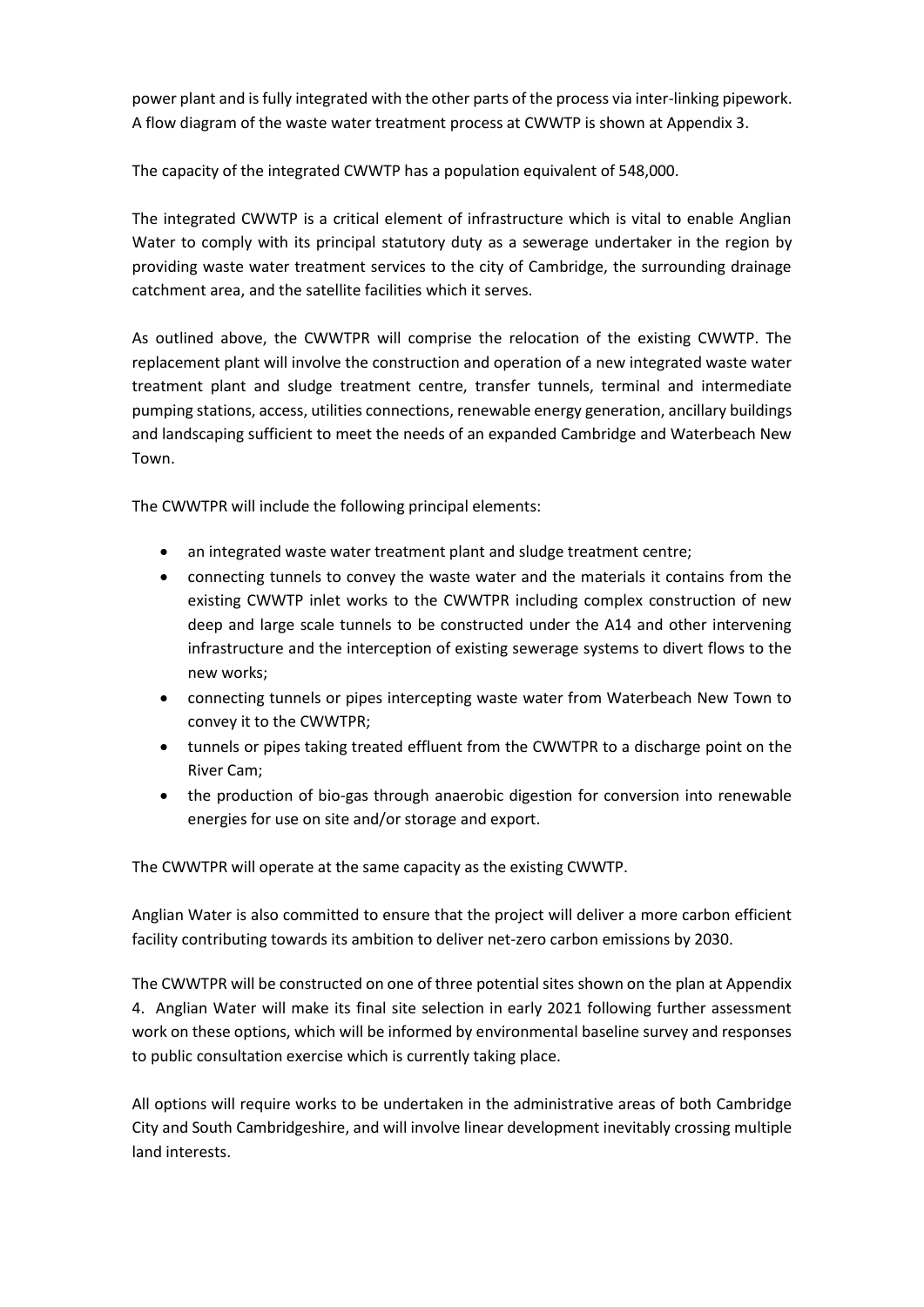#### **Section 29 of the Planning Act 2008**

Anglian Water believes that the CWWTPR will satisfy the requirements of section 29(1) Planning Act 2008 being a waste water treatment plant located in England with an expected capacity following construction in excess of a population equivalent of 500,000. However, it does not seek a direction on that basis, and this request is submitted entirely without prejudice to any case that Anglian Water may submit in the future that the CWWTPR is a nationally significant infrastructure project meeting the requirements of section 29(1) of the Act.

Nevertheless, Anglian Water is mindful that the CWWTPR will be the first project of its kind to seek development consent<sup>5</sup>, and that the approach to the calculation of population equivalent capacity under section 29(1) of the Act has not been determined by the Courts. It has the potential to take up a considerable amount of examination time and inevitably carries a potential risk of subsequent legal challenge either from Anglian Water or third parties given the novelty of the issue. Any challenge, regardless of the outcome would inevitably delay the delivery of this important project.

Anglian Water therefore asks the Secretary of State to exercise his discretion to treat the project as being one of national significance as it accords with all four of the principles set out in the Policy Statement set out above, and supports the delivery of Government objectives as recognised by the allocation of HIF grant.

#### **Qualifying Request**

**.** 

Anglian Water requests that this submission be considered as a "qualifying request" as defined in section 35ZA(11) of the Planning Act 2008 and that a direction be made pursuant to section 35(1) of the Act for the CWWTPR to be treated as development for which development consent is required.

The Secretary of State may make a direction pursuant to section 35(1) of the Act if any of the criteria in section 35(2) are met. It is considered that the project satisfies the requirements of section 35(2)(a)(i) and (b) of the Act because the development is a waste water project and is located in England, and is of national significance for the reasons set out above.

For the avoidance of doubt, there is nothing in the Act which would prevent the making of a section 35 direction even if the development to which the direction falls within the scope of section 14(1), and this request does not ask the Secretary of State to make any determination on that issue.

<sup>&</sup>lt;sup>5</sup> The Thames Tideway Tunnel is the only other project in the field of waste water to be apply for development consent and that was a project which was specifically named in the Waste Water NPS. As such the question of whether it was a NSIP under s29 Planning Act 2008 did not arise.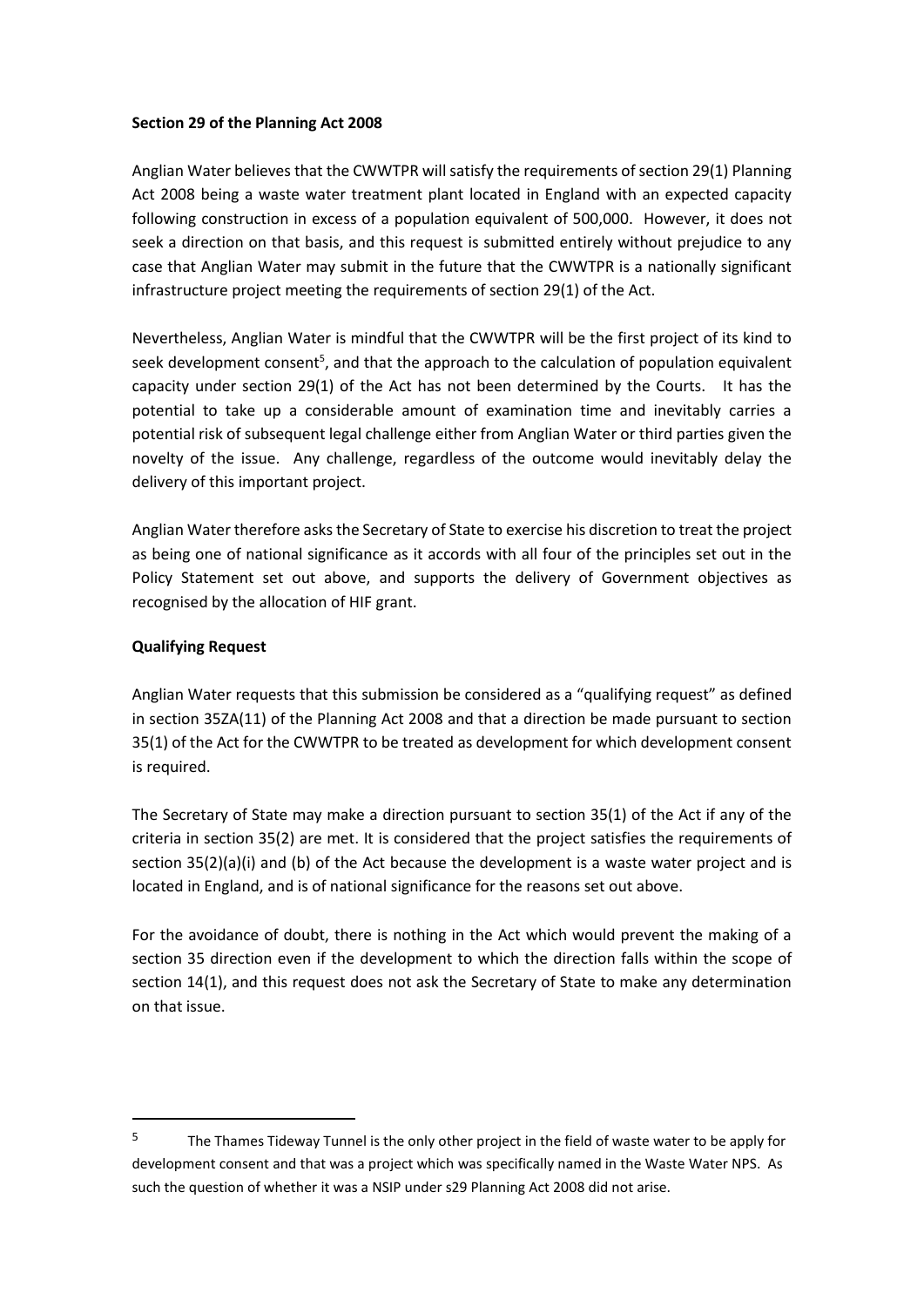**Yours sincerely**

Albun

**Alex Plant Director of Strategy & Regulation Anglian Water Services Limited**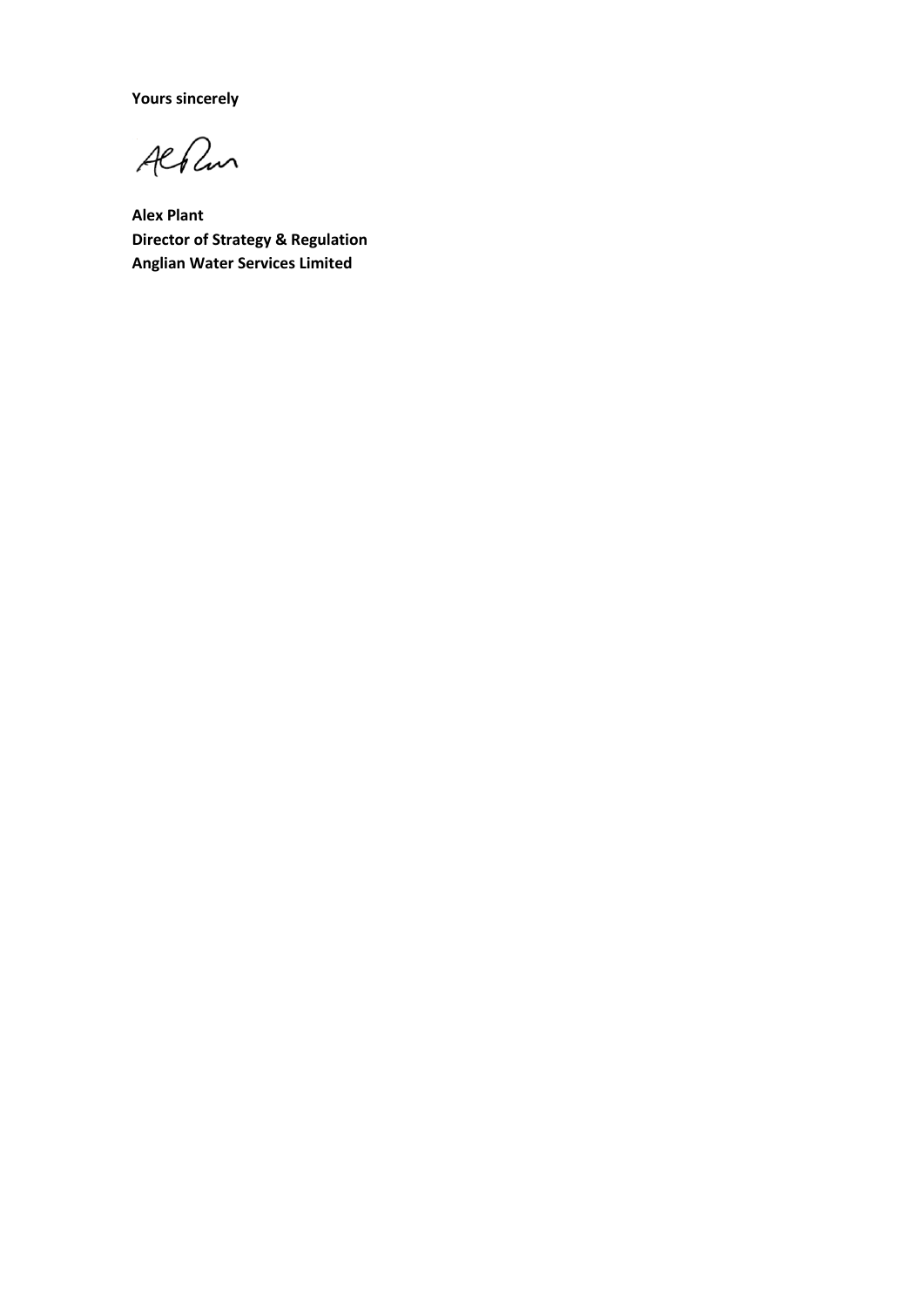#### **APPENDIX 1**

#### **Photograph: Relationship between the CWWTP site and the city of Cambridge**

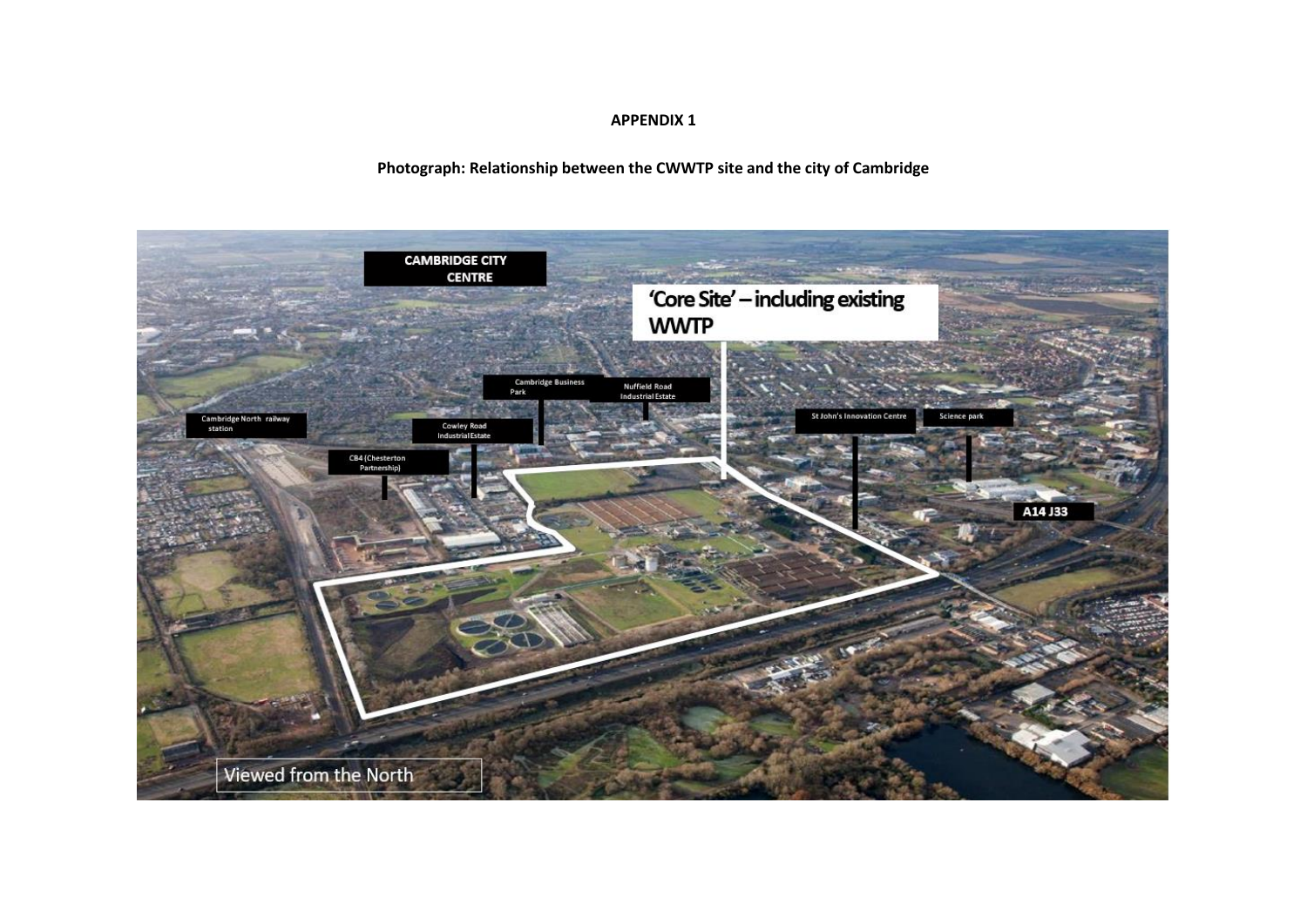#### **APPENDIX 2**

# **Policy Statement: Extension Of The Nationally Significant Infrastructure Planning Regime To Business And Commercial Projects (2013)**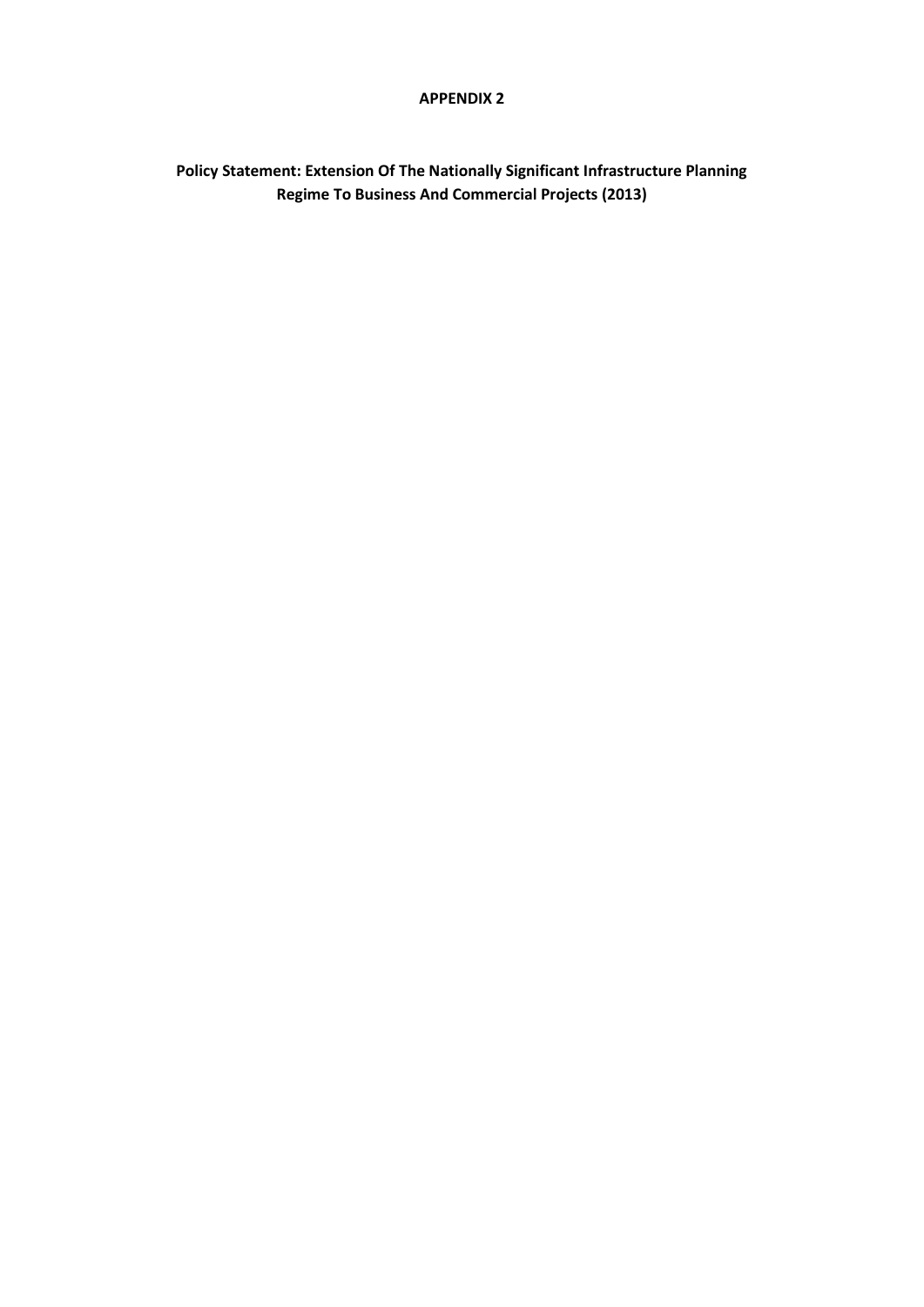

Department for<br>Communities and **Local Government** 

# Major infrastructure planning: extending the regime to business and commercial projects

Summary of responses and government response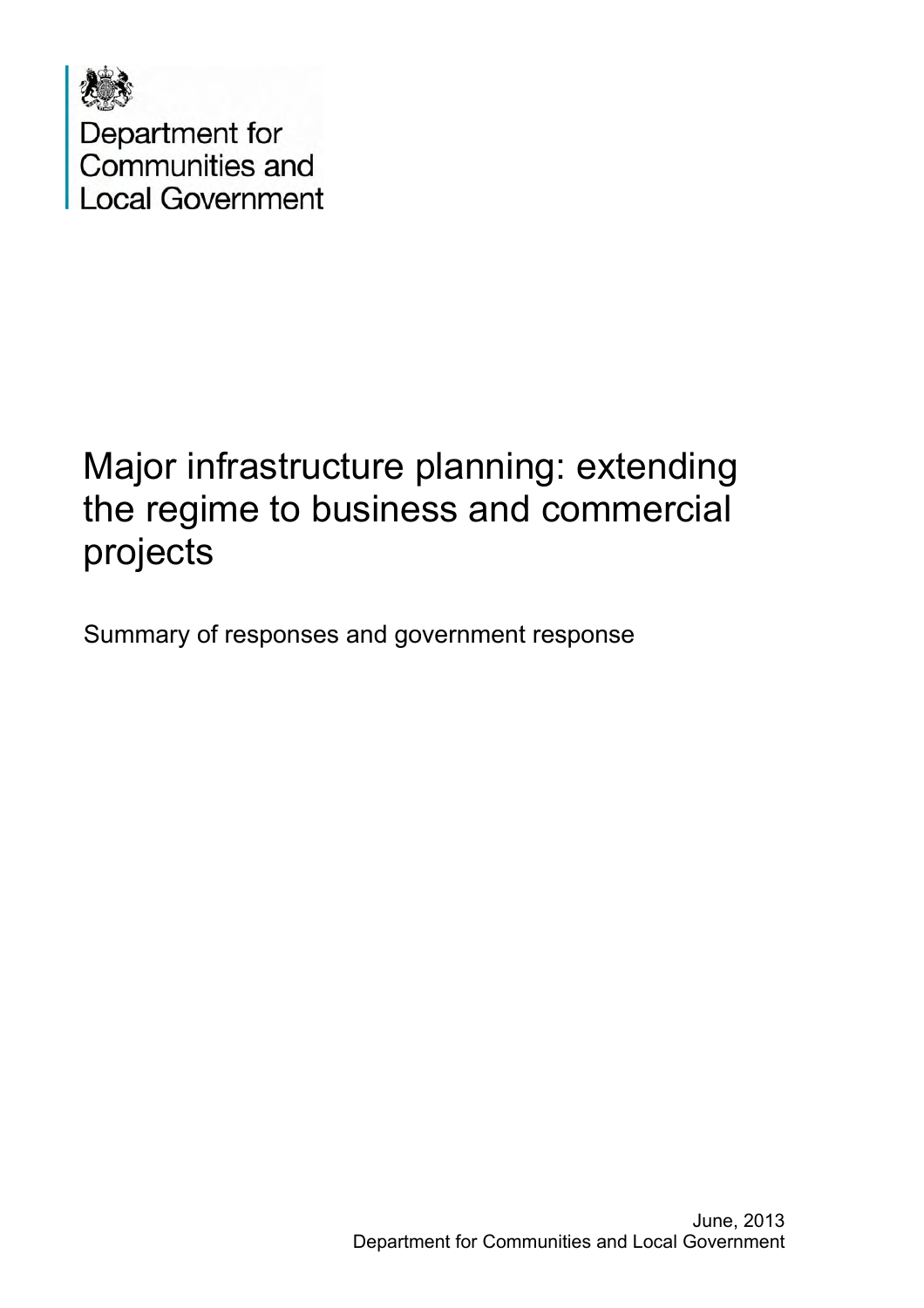*© Crown copyright, 2013* 

*Copyright in the typographical arrangement rests with the Crown.*

You may re-use this information (not including logos) free of charge in any format or medium, under the terms of the Open Government Licence. To view this licence, visit <http://www.nationalarchives.gov.uk/doc/open-government-licence/> or write to the Information Policy Team, The National Archives, Kew, London TW9 4DU, or e-mail: [psi@nationalarchives.gsi.gov.uk](mailto:psi@nationalarchives.gsi.gov.uk).

This document/publication is also available on our website at www.gov.uk/dclg

Any enquiries regarding this document/publication should be sent to us at:

Department for Communities and Local Government Eland House Bressenden Place London SW1E 5DU Telephone: 030 3444 0000

June, 2013

ISBN: 978-1-4098- 3936-1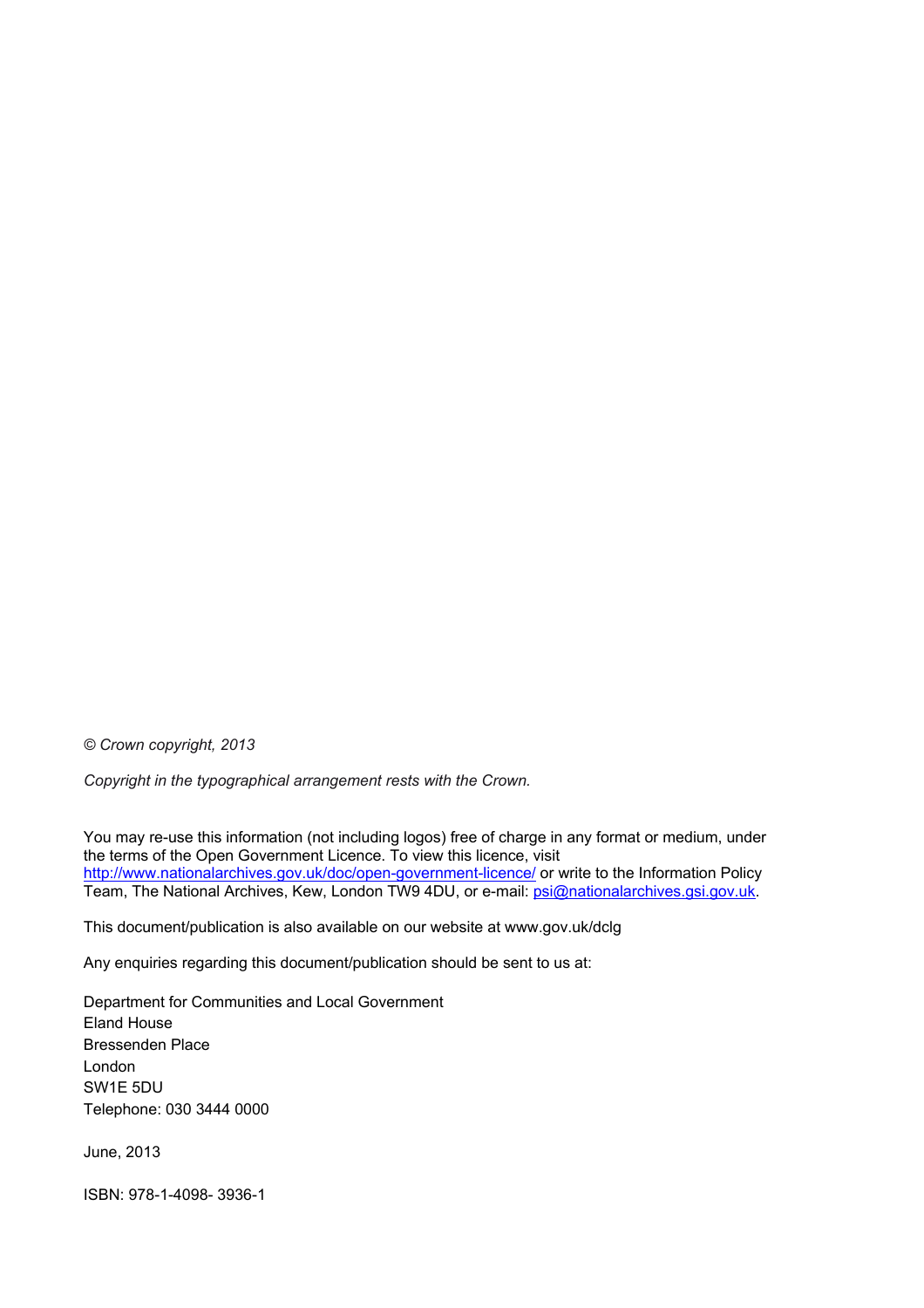# **Contents**

|                                                       | Page           |
|-------------------------------------------------------|----------------|
| Introduction                                          | $\overline{2}$ |
| <b>Outcome of the Consultation</b>                    |                |
| Overview of responses                                 | 4              |
| Summary of the Government response                    | 4              |
| <b>Key issues and Government response</b>             |                |
| Question 1: the proposed list of<br>development types | 6              |
| Question 2: thresholds for development                | 8              |
| Question 3: factors to take into account              | 11             |
| Question 4: retail schemes                            | 12             |
| Question 5: national policy statements                | 13             |
| Question 6: any other comments                        | 14             |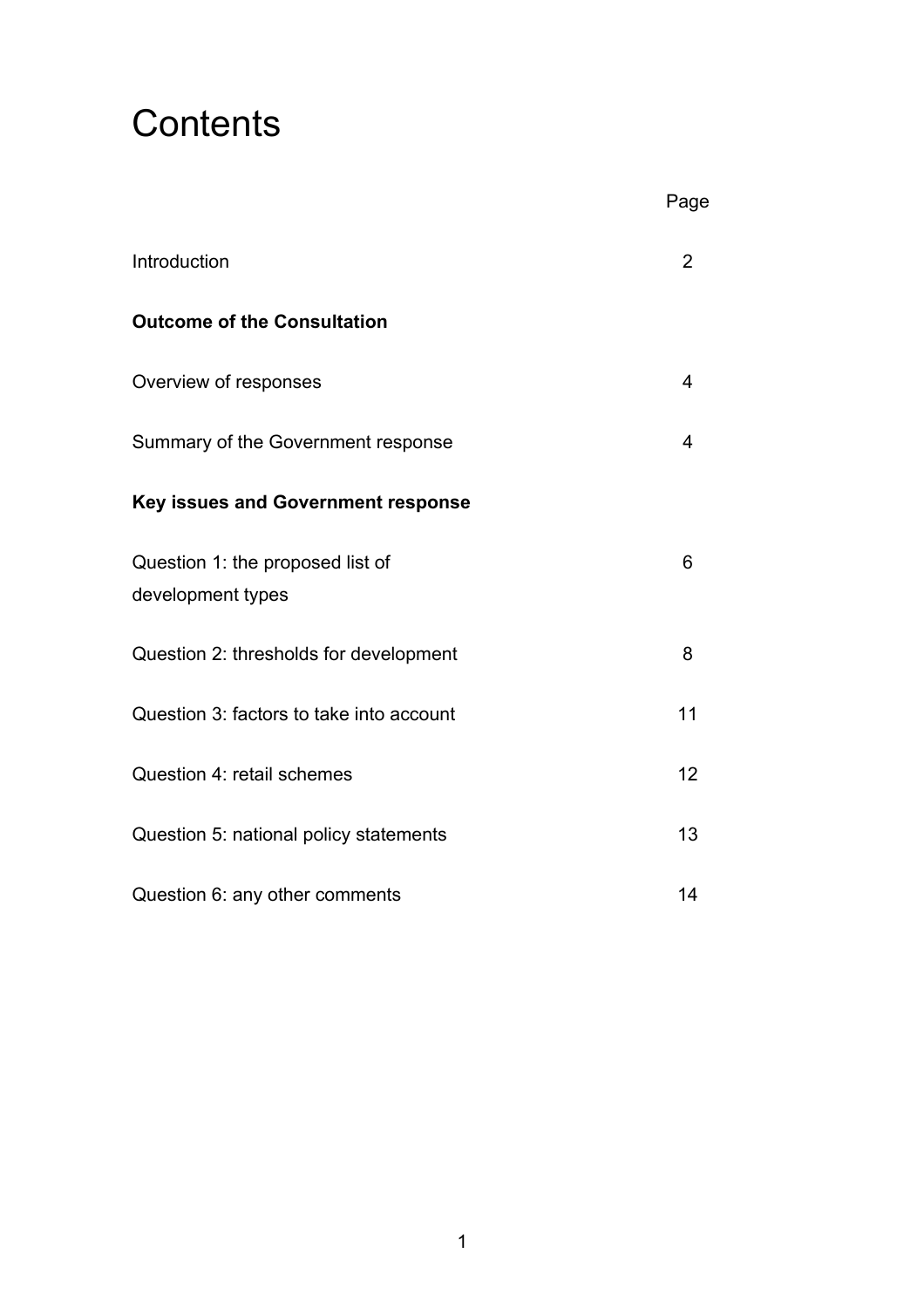# **Introduction**

- 1. On 6 September 2012, the Prime Minister and Deputy Prime Minister set out a major package of reforms to housing and planning to help create the conditions for economic growth. This announcement included a commitment to extend the nationally significant infrastructure regime to business and commercial projects which has now been achieved through the Growth and Infrastructure Act 2013, which received Royal Assent on  $25<sup>th</sup>$  April 2013.
- 2. The extension of the regime to business and commercial projects will enable developers of certain projects to 'opt-in' to the nationally significant infrastructure planning regime, where the projects are of national significance. The benefits of the nationally significant infrastructure planning regime includes statutory timetabling which ensures that a decision will be made within 12 months from the start of the examination, and the 'one stop shop' approach to development consent – a Development Consent Order automatically removes the need to obtain several consents that would otherwise be required for development including planning permission, Green Belt consent, Listed Building consent and Ancient Monument consent. A Development Consent Order may also remove the need to obtain other consents on a case by case basis.
- 3. Applicants will also be able to benefit from the new Consents Service Unit which will improve co-ordination and communication between the Planning Inspectorate, applicants and consenting bodies. This Unit is intended make the consents process more efficient, whilst retaining the technical expertise with consenting bodies such as the Environment Agency and Natural England.
- 4. On 22 November 2012, the Department for Communities and Local Government published a consultation seeking views on the detail of the above proposals which, following Royal Assent, need to be taken forward via secondary legislation. In particular, the consultation asked for views on:
	- 1. a proposed list of development types.
	- 2. whether thresholds should apply and, if so, whether those in the consultation document were appropriate?
	- 3. our assessment of the factors that the Secretary of State would need to take into account.
	- 4. whether retail projects should not be a prescribed business or commercial project?
	- 5. whether a National Policy Statement (or Statements) should be prepared for the new business and commercial category; and
	- 6. whether there were any other comments on the proposals.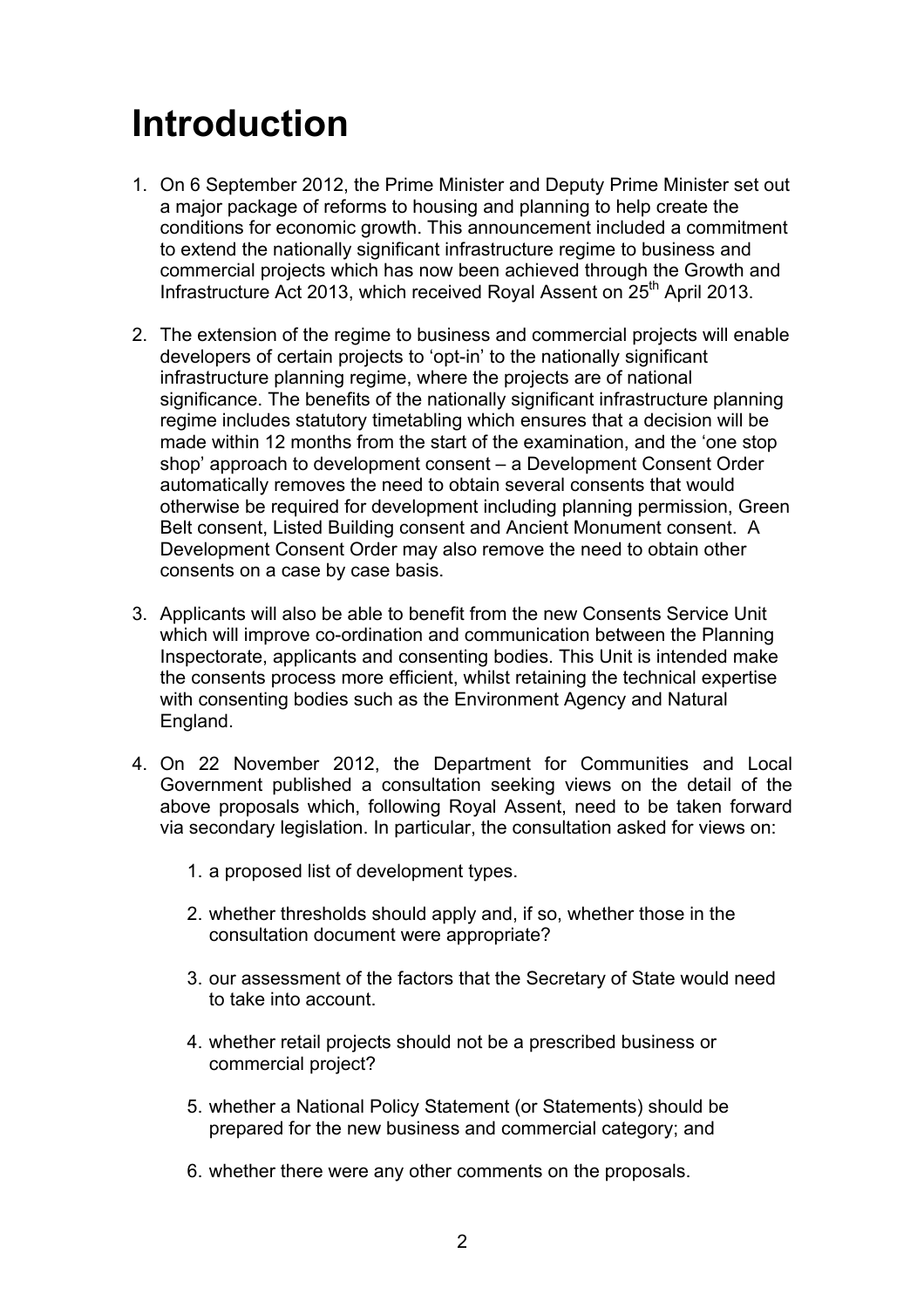5. The consultation document also included at Annex A the following table which set out proposed types of development and possible thresholds.

| <b>Type of Development</b>                                                                                                                                                                                        | Where the project meets the following<br>threshold                                |
|-------------------------------------------------------------------------------------------------------------------------------------------------------------------------------------------------------------------|-----------------------------------------------------------------------------------|
| Offices and research and<br>development facilities                                                                                                                                                                | Over 40,000m2 gross internal floorspace                                           |
| Manufacturing and processing<br>proposals                                                                                                                                                                         | Over 40,000m2 gross internal floorspace                                           |
| Warehousing, storage and<br>distribution                                                                                                                                                                          | Over 40,000m2 gross internal floorspace                                           |
| Conference and exhibition centres                                                                                                                                                                                 | Over 40,000m2 gross internal floorspace                                           |
| Leisure, tourism and sports and<br>recreation                                                                                                                                                                     | Area - over 100 hectares                                                          |
|                                                                                                                                                                                                                   | Sports Stadia where the seating capacity is<br>a minimum 40,000 seats             |
| Extractive industries (mining and<br>quarrying). Including proposals for:                                                                                                                                         |                                                                                   |
| Deep mined coal                                                                                                                                                                                                   | All proposals                                                                     |
| Onshore oil and gas extraction                                                                                                                                                                                    | over 500 tonnes per day for petroleum and<br>500,000 cubic metres per day for gas |
| Other mining and quarrying proposals                                                                                                                                                                              | over 100 hectares                                                                 |
| Mixed-use development including, for<br>example, mixed-use business parks.<br>(Mixed-use includes one or more of<br>the above uses but does not include<br>housing development or where retail<br>is a main use.) | Over 100,000m2 floorspace                                                         |

Annex A: Proposed types of development and thresholds

- 6. The consultation was aimed at a range of partners including developers, businesses, residents' associations, environmental groups, local authorities and planning bodies. The consultation related to England only.
- 7. The consultation closed on 7th January 2013. We are grateful to the organisations and individuals who took time to respond and have now considered all the responses that were received. This document sets out the Government's response and next steps towards implementation.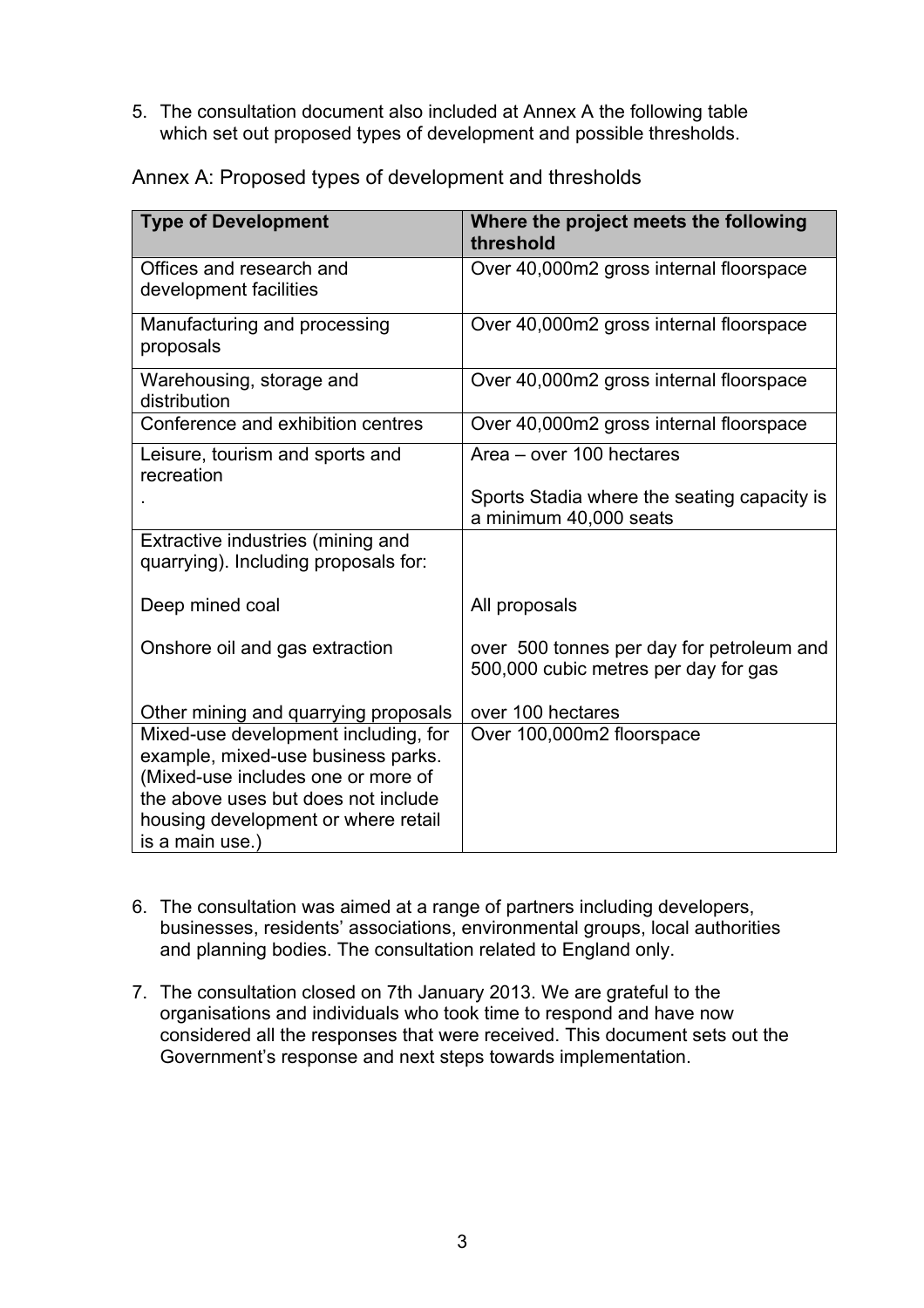# **Outcome of the Consultation**

# Overview of responses

8. We received one hundred and six responses to this consultation, from a range of local government, private/commercial sector, professional/trade bodies voluntary organisations and individuals.

# Table of respondents

| <b>Respondent</b>                 | Total no. of<br>respondents | % of total<br>respondents |
|-----------------------------------|-----------------------------|---------------------------|
| Local government, parish councils | 42                          | 40%                       |
| Non Departmental Public Body      | 6                           | 6%                        |
| Private / commercial sector       | 14                          | 13%                       |
| Professional / trade body         | 24                          | 23%                       |
| <b>Voluntary sector</b>           | 10                          | 9%                        |
| <b>Individuals</b>                | 8                           | 7%                        |
| Political organisation / MPs      | $\mathcal{P}$               | 2%                        |
| <b>Totals</b>                     | 106                         | 100%                      |

# Summary of the Government response

9. A summary of the Government's response following consultation is set out in the box below with further detail from paragraph 9 onwards.

# **Development types, associated thresholds and factors that the Secretary of State will need to take into account when considering when a project is nationally significant**

- The Government has concluded that developers of nationally significant projects falling within the following broad descriptions of development should generally be able to use the nationally significant infrastructure planning regime:
	- o Offices and research and development
	- o Manufacturing and processing
	- o Warehousing, storage and distribution
	- o Conference and exhibition centres
	- o Leisure, tourism and sports and recreation
	- o Aggregate and industrial minerals
- The Government intends to bring forward draft regulations by October 2013.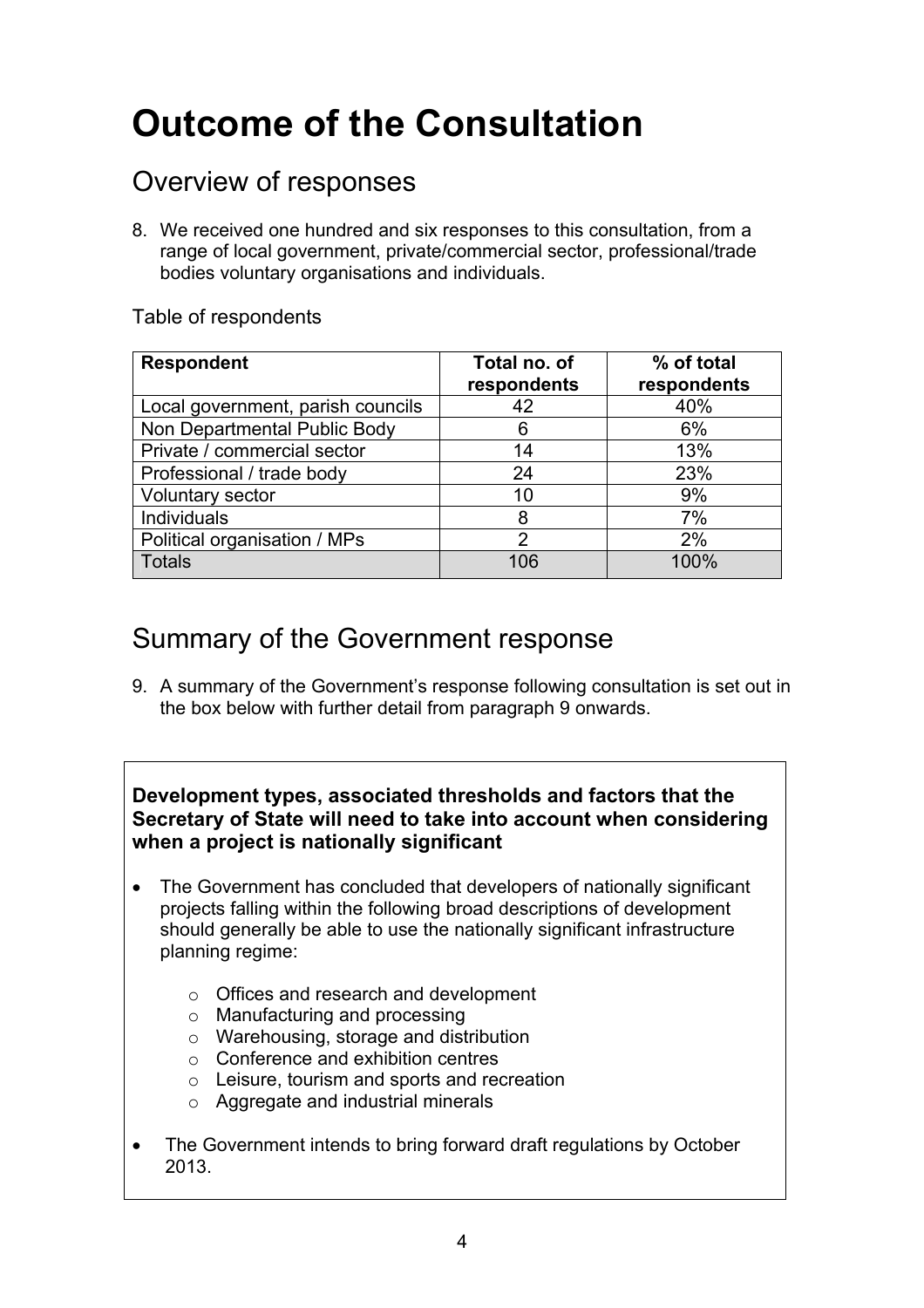- Proposals for new coal development and oil and gas development will not be included in the new business and commercial category. This position will be kept under review.
- The Government does not intend to set statutory thresholds through the accompanying secondary legislation but intends to publish a policy document setting out the factors that the Secretary of State will take into account including indicative thresholds.
- The Government intends to clarify in the policy document how it will exercise its powers in Greater London with regard to the role of the Mayor.

# **Whether retail should be a prescribed form of business and commercial development**

• The proposal not to include retail as a prescribed form of development in the accompanying regulations was widely welcomed by respondents. The Government plans to maintain that position.

# **Whether a National Policy Statement, or Statements, should be prepared for business and commercial development**

• The Government considers that the case for a National Policy Statement, or Statements, for business and commercial development is not strong. The Government will keep this position under review.

# **Other policy issues raised**

- The Government maintains the view that responsibility for planning for housing should remain with local authorities and that the current policy and legal position should be maintained.
- A range of other detailed issues were raised as part of the consultation response and the Government's response to these issues is set out in the remainder of this document.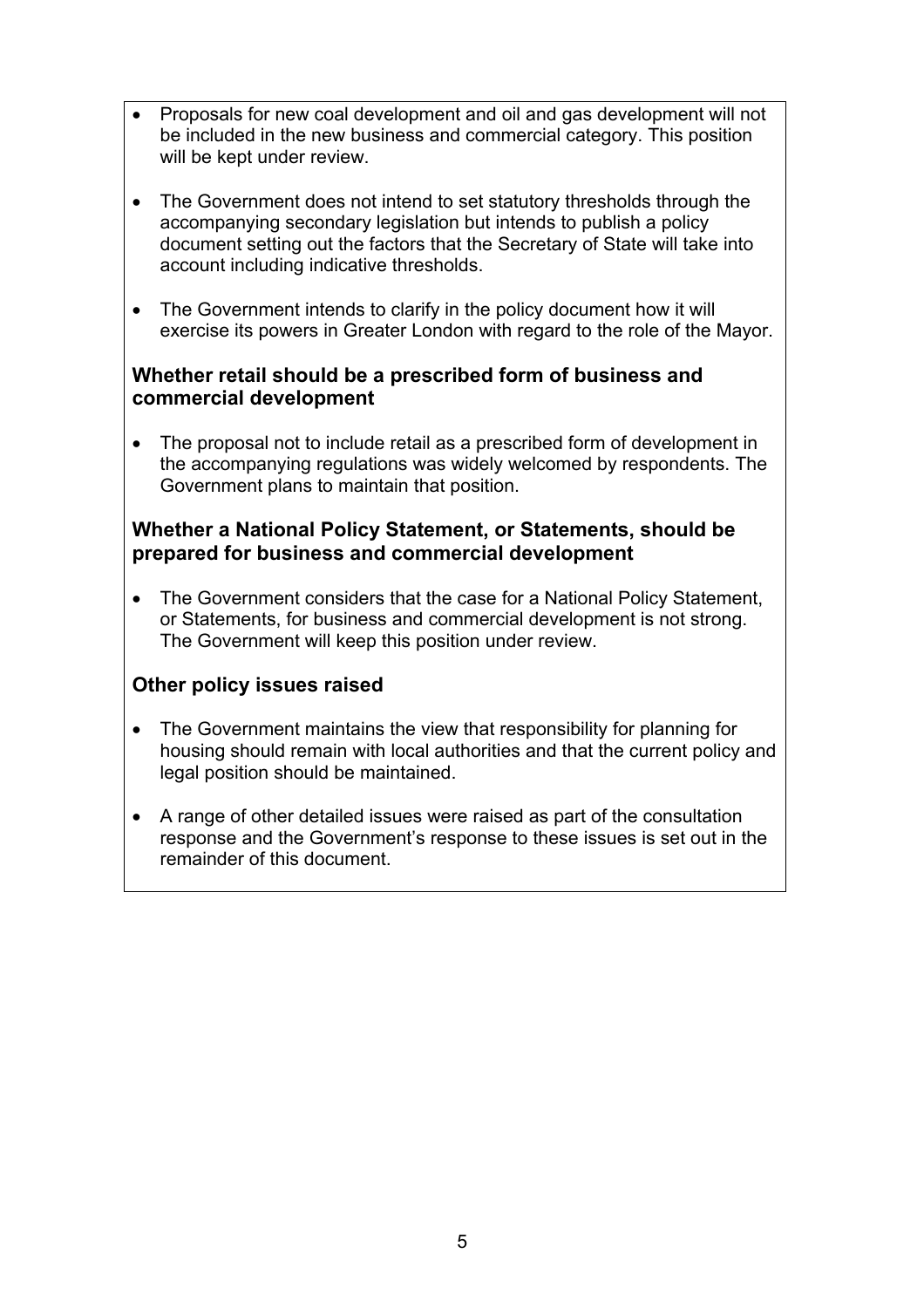# **Key issues and Government response**

10. The sections below set out a summary of the responses received to each question within the consultation document and the Government's response and proposed way forward.

# *Question 1. Do you agree that the proposed list of development types set out at Annex A should be prescribed in regulations in order to make them capable of a direction into the nationally significant infrastructure regime?*

- 11. The Government set out in the consultation document a proposed list of development types which could be included within the new category of business and commercial projects, including office development (including research and development sites), manufacturing, warehousing, conference and exhibition centres, tourism, leisure and sports and recreation proposals, and major mixed-used developments and technically complex, nationally significant developments such as certain types of mining operations. The Government sought views on whether respondents agreed with this proposed list.
- 12. A wide range of responses were received to this question. 41% of respondents agreed with the proposed list of development types set out in the consultation and welcomed the opportunities that this new category of business and commercial development could provide for the construction sector and the potential boost to economic growth. A number of respondents welcomed the Government's proposals to speed up the planning system to support growth.
- 13. 54% of respondents raised concerns about the proposed list of development types. Some of these questioned the extent to which office block developments, leisure centres and warehousing could be classed as 'nationally significant'. One response suggested that 'only if the development of an exhibition centre the size of the NEC' or a 'very large' leisure, tourism and sports facilities 'such as Wembley or those used for the Olympics' should be considered as nationally significant.
- 14. Some of the responses received commented that the proposed expansion of the nationally significant infrastructure regime was unnecessary, as local authorities were already providing a good service to developers of business and commercial projects. A number of local authority respondents said that the proposal to extend the nationally significant infrastructure regime to business and commercial schemes was contrary to the Government's localism policy.
- 15. A number of respondents commented on the proposed extractive industries category. Some respondents, whilst supportive of the opt-in nature of the proposals, also acknowledged that the minerals planning regime worked well and that the minerals industry had a good working relationship with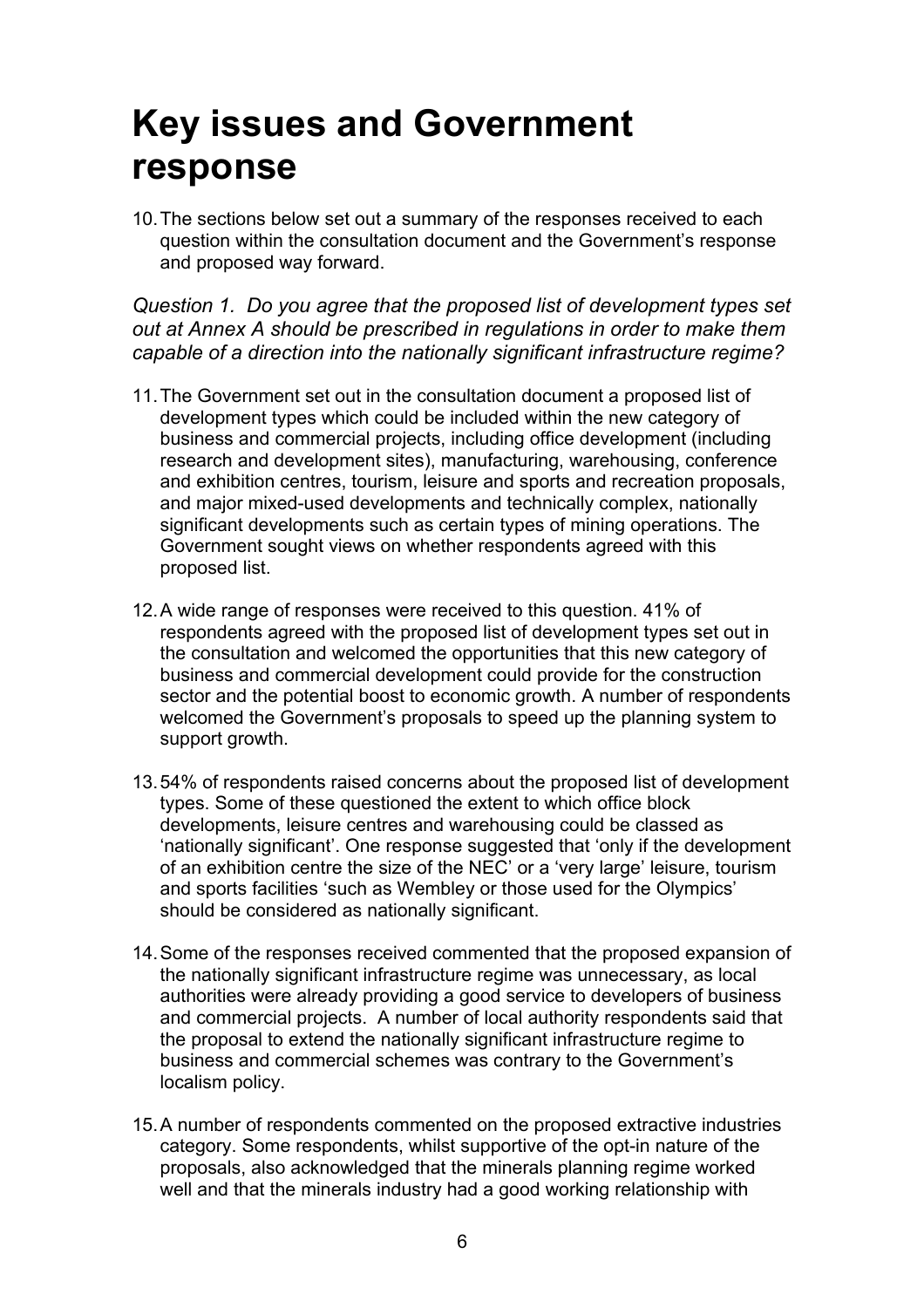minerals planning authorities. CBI Minerals said that they 'strongly supported the proposals' but commented that it was appropriate for the 'majority of minerals applications to continue to be dealt with by the Minerals Planning Authorities.' Other respondents suggested that the current proposed minerals type should be extended to include related facilities for minerals extraction, such as facilities for their processing, storage and rail and wharfage distribution.

- 16. A small number of respondents were concerned about the inclusion of some forms of minerals and, in particular, to the inclusion of coal and shale gas. The Loose Anti Opencast Network argued that coal should be treated differently from other minerals, for reasons including planning blight and the proposed phase out of coal for power generation purposes. The Town and Country Planning Association were concerned that including coal, oil and gas within the business and commercial category raised questions about the Government's commitment to addressing climate change.
- 17. Some respondents suggested other development types which could be included within the list of development types, such as motorway service areas. A small number of respondents also suggested that housing and retail development should also be included in the prescribed list of development types. The Government's response on these issues is set out below.

# **18. 4 4 of response on the proposed list of development response and development of development on the proposed list of development of development of development of development of development of development of development**

The Government welcomes the responses received and recognises that, in most cases, developers will continue to want to work with the relevant local council to take forward business and commercial developments, particularly where they already have a good working relationship with the council.

However, the Government believes that it is positive to offer the choice of using the nationally significant infrastructure regime for the largest, most significant and complex schemes. The nationally significant infrastructure regime offers a number of important benefits including tight statutory timetabling and a 'one stop shop' approach to consents. It is right that developers should be able to request to opt-in to this regime where this is appropriate.

The Government proposes to bring forward draft regulations for approval in the Autumn to enable nationally significant business and commercial projects to use the regime. The Government has concluded that developers of nationally significant projects falling within the broad development types set out in the consultation document should generally be able to use the regime, with the following exceptions:

After considering the concerns expressed about the inclusion of proposed coal schemes, the Government has decided that planning applications for new coal schemes should normally remain with the local minerals planning authority. The Government therefore does not intend to include such projects in the prescribed categories of business and commercial projects.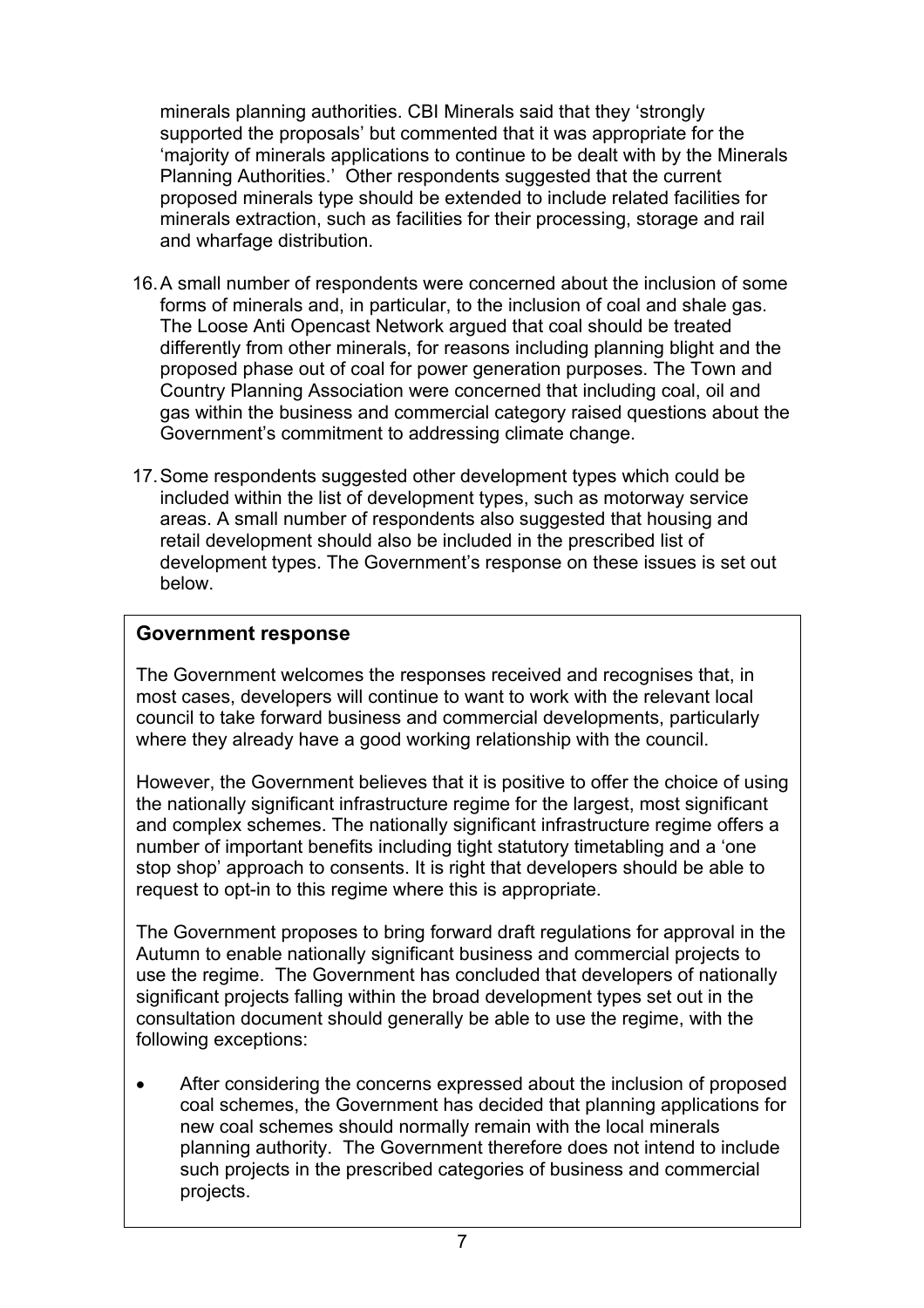- After considering the responses received and comments made during the passage of the Growth and Infrastructure Act, the Government has concluded that applications for planning permission for onshore oil and gas schemes, including any future planning proposals for shale gas development, should not be included in the new business and commercial category but will keep this under review. Shale gas extraction has yet to take place at a commercial scale in this country and, as it develops, the Government will ensure that an effective planning system is in place, with the necessary guidance in place by July 2013. Applications for planning permission for onshore oil and gas should therefore normally remain with minerals planning authorities for determination.
- The Government has considered whether it is necessary to prescribe in Regulations mixed-use development as a type of development. However, as the Growth and Infrastructure Act 2014 provides for developments which are a project on their own, or part of a project, we have concluded that it is not necessary to prescribe mixed-use as a specific type of development. Mixed-use projects may come forward that consist of one or more of the other prescribed types of development that the Government will set out in Regulations.

*Question 2. Do you think that thresholds should apply and, if so, whether those in column 2 of the table at Annex A are appropriate? If not, how should these be changed?* 

- 19. In addition to the types of projects set out in Annex A of the consultation document, we also sought views on whether thresholds should apply for each of the development types and, if so, whether those proposed in the consultation were appropriate.
- 20. We received a wide range of responses to this question. 38% of respondents agreed that thresholds should apply and many respondents noted that it was important that the thresholds were set at an appropriate level to ensure that only nationally significant developments could potentially use the nationally significant infrastructure regime.
- 21. A number of respondents agreed with the thresholds proposed in the consultation document. Others suggested that specific thresholds should be considered further – for example, a number of respondents suggested increasing the thresholds for different categories of development to ensure they captured only the very largest developments.
- 22. Respondents representing London interests commented that the proposed thresholds in London would be too low and would potentially capture 'routine' development, particularly in the City of London. A few respondents were concerned that the thresholds in some instances were too high, for example for new sports and leisure developments.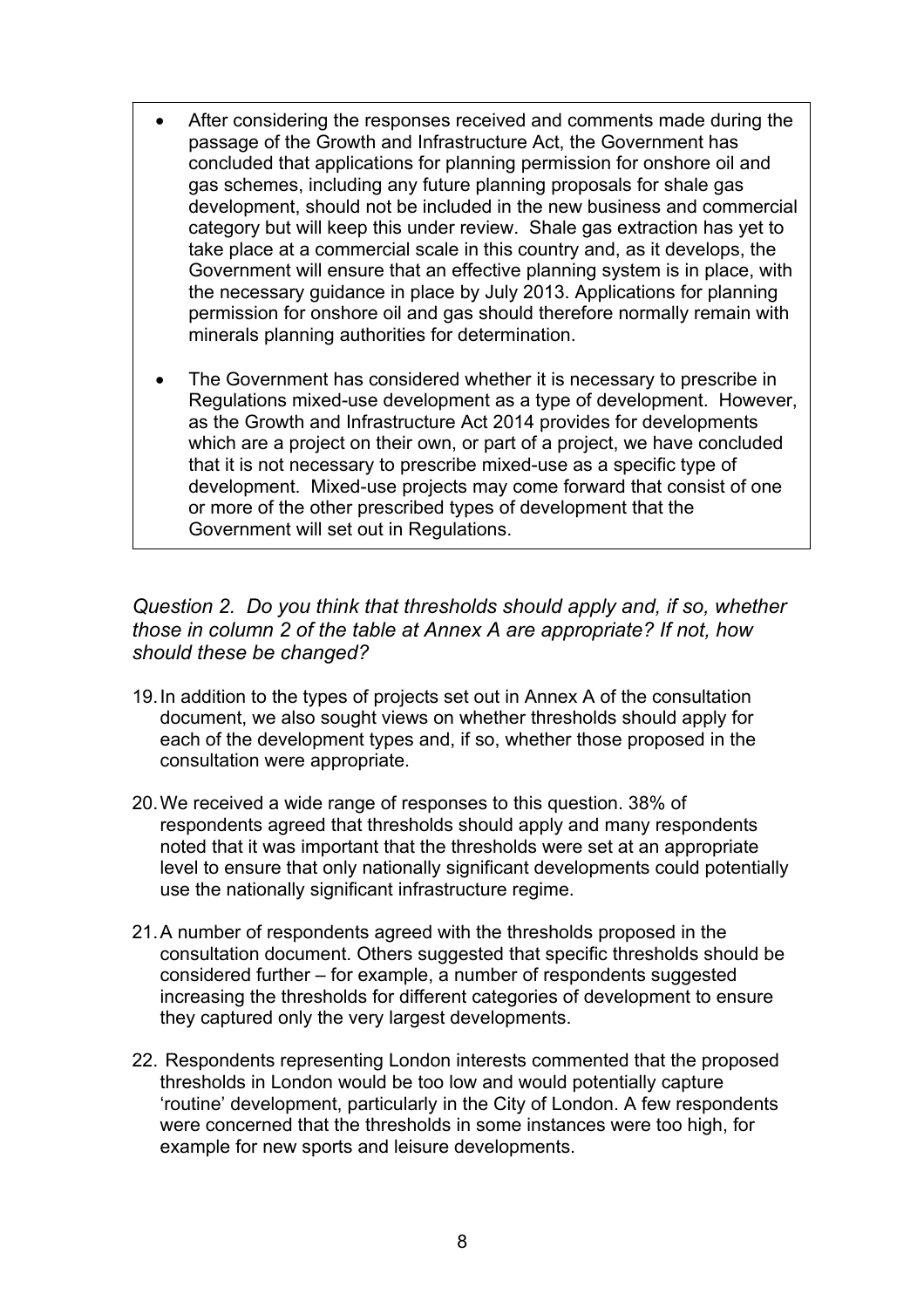- 23. There were a range of detailed comments from a number of respondents on how the thresholds for minerals industries should be set, including proposals to focus more on the importance or rarity of the particular mineral, or to design the thresholds around the tonnage of minerals produced by a particular development.
- 24. A small number of respondents argued that the proposed process for determining whether or not a project is of national significance was too complex (i.e. they would have to be of a type prescribed in secondary legislation, they would also have to be above a specific threshold and the Secretary of State would have to determine whether they were of national significance). They argued that this process should be made simpler and less bureaucratic.
- 25. 44% of respondents did not agree with the proposed thresholds for the different types of development proposed in the consultation. A number of these respondents provided detailed comments on the thresholds proposed, in many cases similar to those outlined above – for example, arguing for thresholds to either be increased or changed in order to respond to specific issues. Others did not agree in principle with the expansion of the nationally significant infrastructure regime to business and commercial development.
- 26. 18% of respondents did not comment on this question.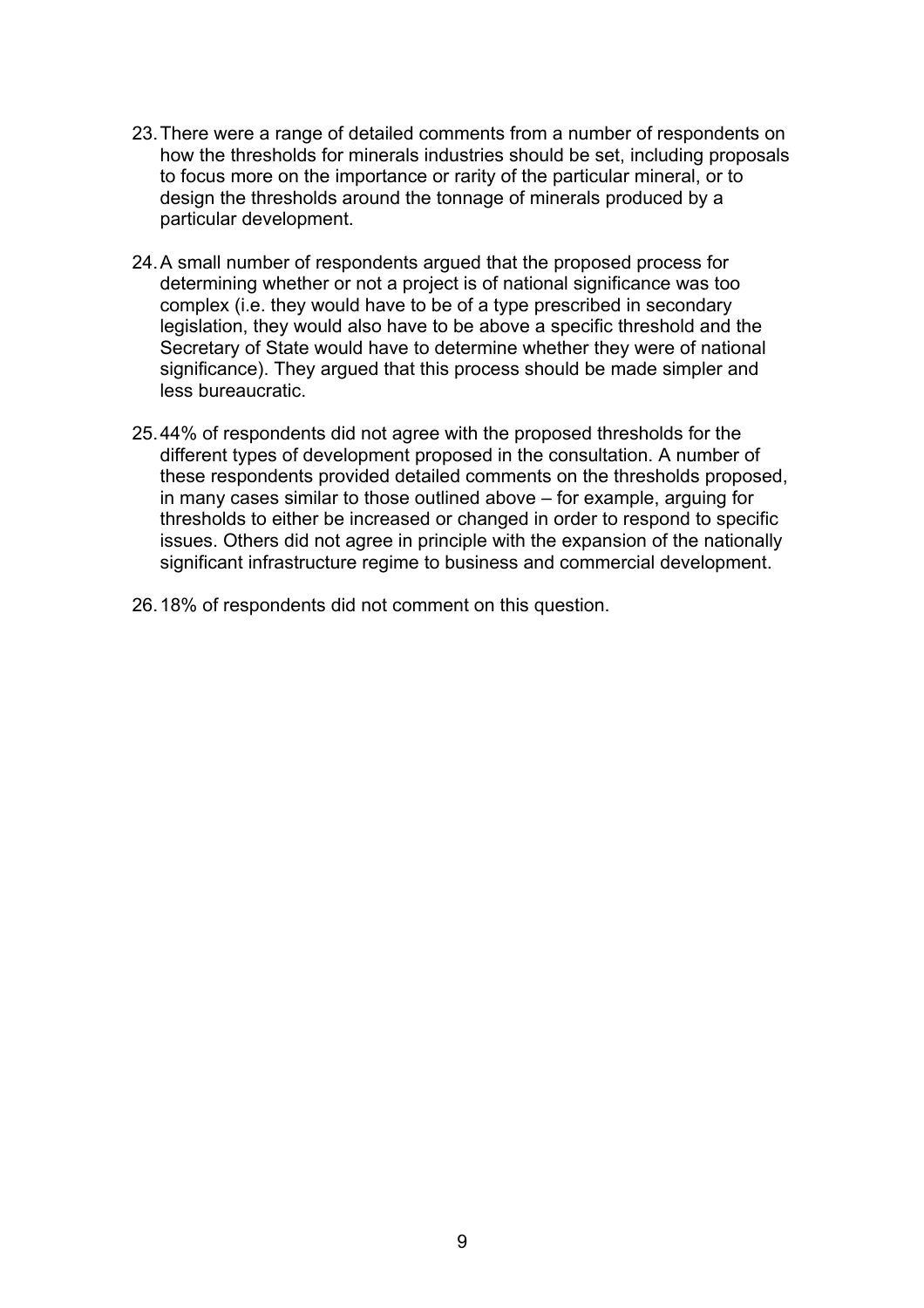### **Government response**

Given the very wide range of views on whether thresholds should apply and whether these have been set at the right levels, the Government believes a simpler approach is needed. The thresholds set out in the consultation document had also led to come confusion about the policy aim with some respondents appearing to believe that projects above the thresholds would either qualify for the regime or be referred in automatically. This was not the Government's intention.

The purpose of the proposed thresholds was to set a bar, above which the Secretary of State would consider requests from developers. The Government has no intention of automatically removing the planning responsibility for nationally significant business and commercial developments from local planning authorities, unless a request is made by a developer and the Secretary of State is satisfied the project is one of national significance.

As indicated above, in the response to Question 1, the Government intends to set out in regulations the types of development that could potentially be directed into the Planning Act regime. However, in response to the range of consultation responses, the Government no longer intends to include statutory thresholds within those regulations.

The Government does, however, recognise that, for some, the establishment of thresholds can provide clarity and will help parties to understand the range of projects that might be directed into the regime. The Secretary of State therefore proposes to publish a policy document setting out the indicative thresholds and other factors that the Secretary of State will take into consideration. The Secretary of State will not generally expect to receive requests for a direction for development below the indicative thresholds.

The Secretary of State does not intend to set thresholds specific to Greater London. He will, however, clarify in the policy document that he will not generally expect to receive requests for a direction for projects that would not also be capable of a direction to the Mayor under the Town and Country Planning (Mayor of London) Order 2008 as a project of potential strategic importance. The Town and Country Planning (Mayor of London) Order 2008 can be found here:<http://www.legislation.gov.uk/uksi/2008/580/contents/made>.

The Government's intention is that the indicative thresholds will be broadly comparable to those set out in the consultation document with the exception of the threshold for minerals. We received a large number of responses which suggested that the threshold, set at 100 hectares, was too low, in particular for aggregate minerals. We therefore propose to increase it to 150 hectares for aggregate and industrial minerals.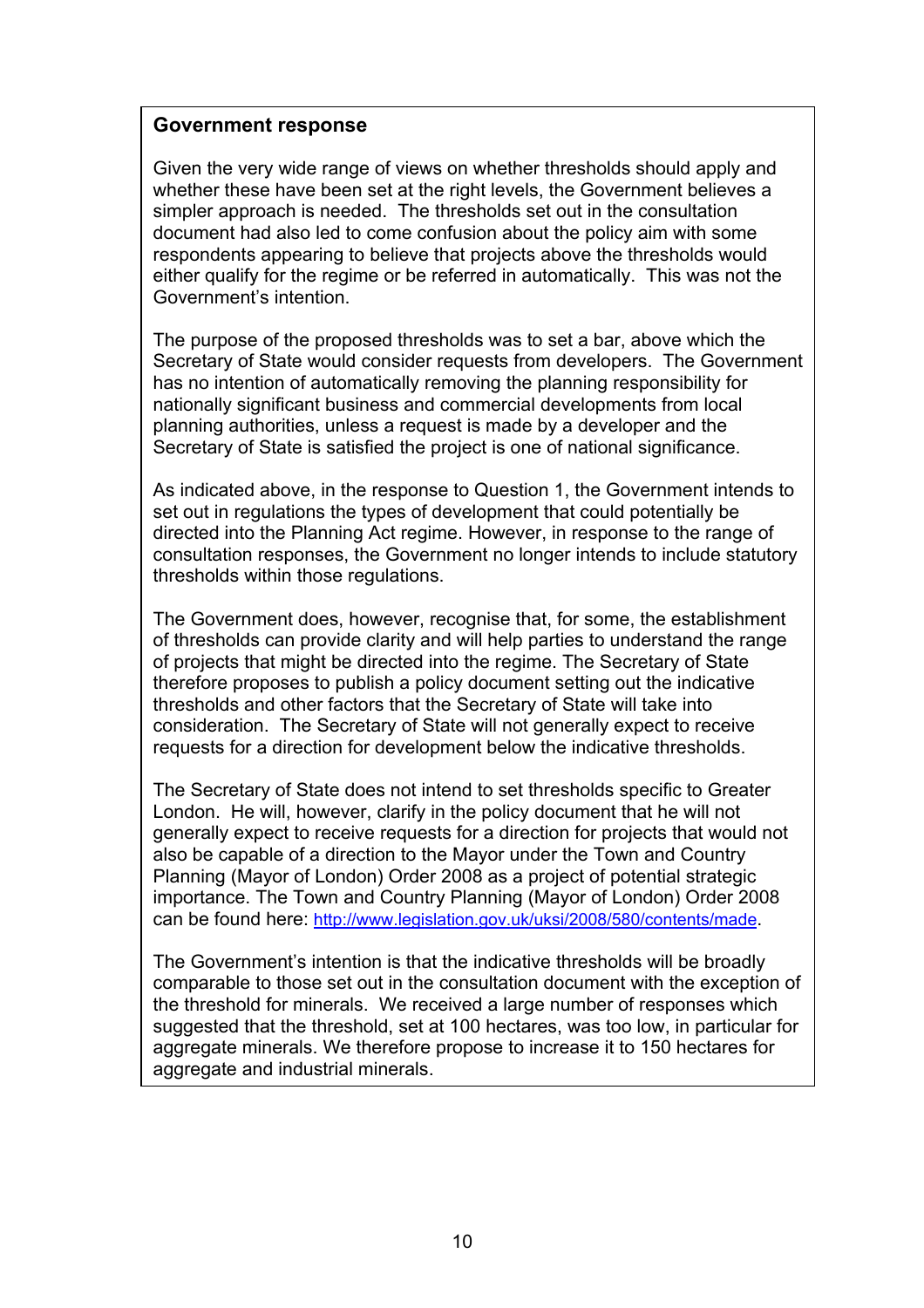# *Question 3. Do you agree with our assessment of the factors that the Secretary of State would need to take into account when considering whether a project is nationally significant?*

- 27. The consultation document set out proposals for the factors that the Secretary of State would need to take into account when considering whether a project was nationally significant. The proposals included:
	- The physical scale of the proposed development or project;
	- The possible impacts of the proposed development or project, particularly if it has significant effects beyond their immediate locality;
	- The location of the proposed development or project and whether than gives rise to substantial cross-boundary or national controversy;
	- The potential economic impact where a proposed development may have significant impact on economic growth;
	- For proposed minerals extraction, the rarity and importance of the mineral; and
	- Whether issues of national security or which involve foreign Governments are involved.
- 28. 41% of respondents agreed with our proposals for the factors that the Secretary of State would need to take into account when considering whether a project is nationally significant. We received a wide range of specific suggestions, including suggestions around adding further considerations, such as health, transport or environmental impacts or the complexity or urgency of a particular project.
- 29. The Planning Officers Society commented that the proposed factors seemed generally appropriate but they were concerned about the final proposed category 'as this could, unwittingly, capture non-nationally significant projects (e.g. diplomatic function facilities)'. The Royal Town Planning Institute however, commented that a scheme which raised issues of national security was self-evidently of national impact.
- 30. 35% of respondent did not agree with the proposed factors and raised concerns over whether the proposed criteria were potentially too broadly drawn and questioned whether location or size or scale should be considered a factor in determining whether a project is nationally or not. A number of respondents commented that the sort of development that could potentially be within the proposed development types and thresholds would be of regional rather than national significance.
- 31. We also received responses which suggested that the types of development, their associated thresholds and the factors that the Secretary of State would need to take into account when considering whether a project was nationally significant, should be simplified. Our response on this issue is set out above in the Government's response to Question 2.
- 32. 24% of respondents did not respond to this question.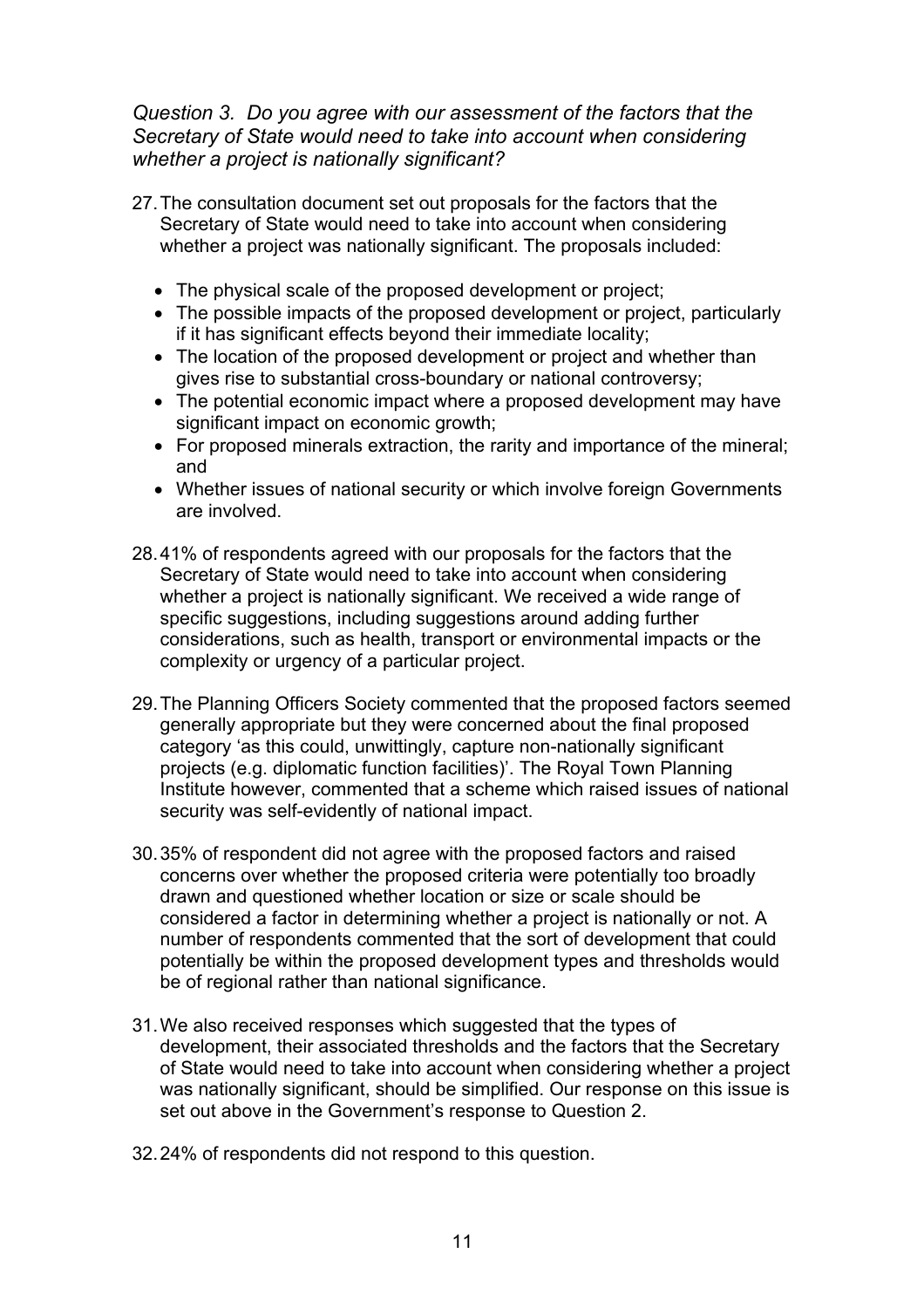### **Government response**

The Government proposes to revise the factors involved in establishing national significance, in light of the responses received and will publish these in a policy document with the indicative thresholds as referred to above.

In light of comments received, the Government proposes to remove the specific reference to the interests of foreign governments. It agrees that the involvement of foreign governments will not necessarily indicate that a scheme is of national significance. For matters relating to diplomatic premises the Secretary of State will continue to have the power to call-in applications made under the Town and Country Planning regime should that be necessary. The Secretary of State also has the power to call-in, for his own determination, planning applications, which raise matters of national security.

The policy document will be set out alongside the draft Regulations in October 2013.

### *Question 4. Do you agree that retail projects should not be a prescribed business or commercial project?*

- 33. We set out in our consultation that the Secretary of State was minded to exclude retail development from the list of types of projects to be included in the regulations. This was because the Government has clearly set out their town centre first policy in the National Planning Policy Framework – making clear that 'local planning authorities should recognise town centres as the heart of their communities and pursue policies to support their viability and vitality' $^1$  and through the Government's response to the Mary Portas  $Review<sup>2</sup>$ .
- 34. 53% of respondents supported this approach. They welcomed the strong message from the Government about the importance of the town centre first policy and the important role that local authorities play in ensuring the health of their local high streets. Responses from local authorities generally agreed with this proposal asserting that local authorities are 'best placed to assess the local impacts of any retail scheme'.
- 35. 9% of respondents did not agree and argued that retail should be a prescribed types of development included in the new business and commercial category. These responses generally came from members of professional trade associations and businesses. They considered retail developments to be 'as significant as any other commercial development in

 $\overline{a}$ 

<sup>1</sup> https://www.gov.uk/government/uploads/system/uploads/attachment\_data/file/6077/2116950.pdf

<sup>&</sup>lt;sup>2</sup> https://www.gov.uk/government/publications/high-streets-at-the-heart-of-our-communities-governmentresponse-to-the-mary-portas-review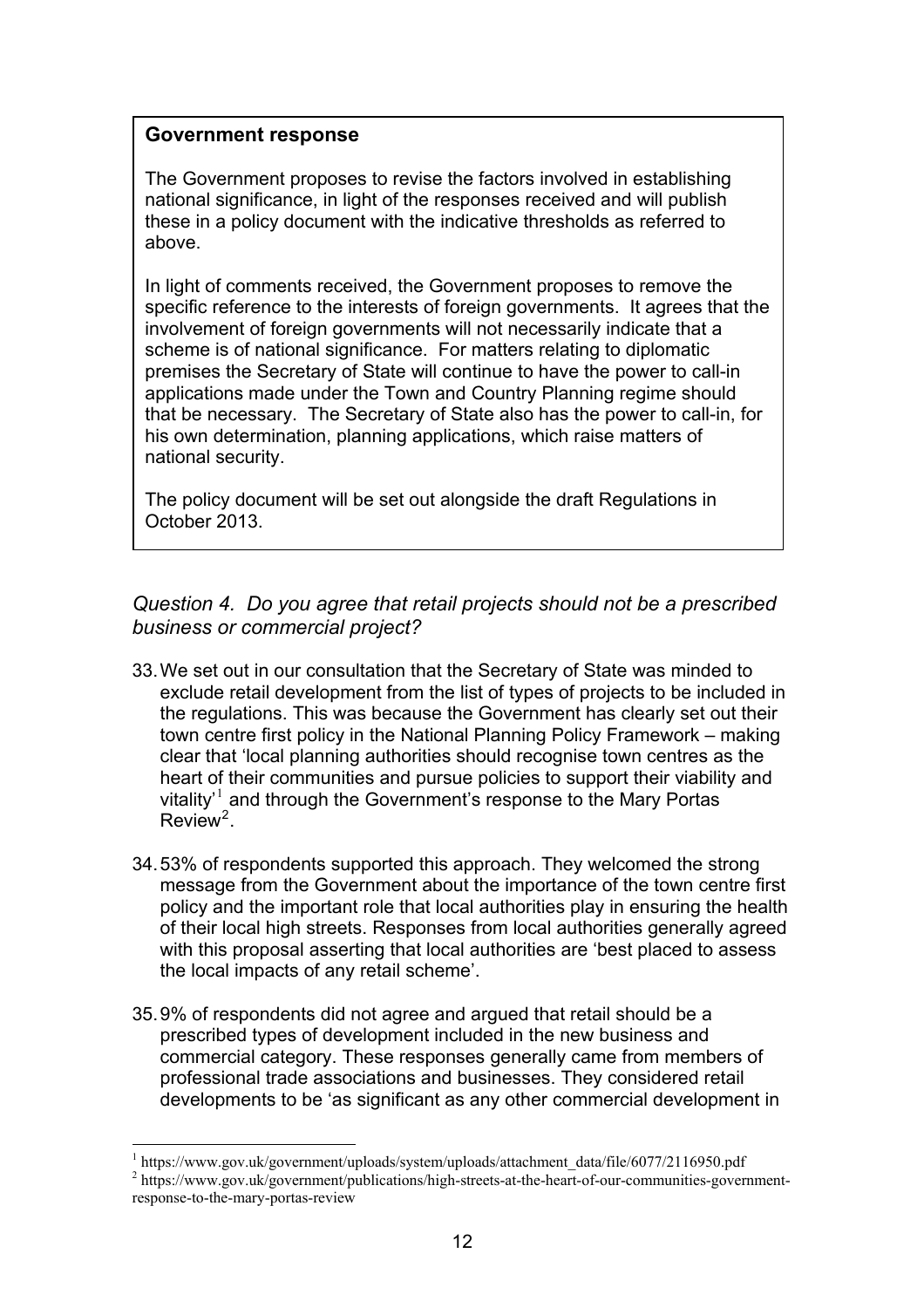promoting growth'. Further arguments included recognition of the possible job opportunities that would result with retail developments.

36. 38% of respondents did not comment on this question.

#### **Government response**

The Government recognises the important role that retail developments can play in securing economic growth and that many retail developments do form part of much wider projects which could be of national significance.

However, given the strong support for the proposal in the consultation document, the Government does not intend to include retail-led development as a prescribed form of business and commercial project. The National Planning Policy Framework, and our response to the Portas Review, both set out the Government's position with regard to ensuring the vitality of town centres. The Government believes it is appropriate that large retail-led developments normally remain with local planning authorities for determination.

The Government recognises that many developments may include an element of retail as part of the overall project. The Secretary of State will therefore consider requests for a direction where retail is not the primary element but is associated development.

*Question 5. Do you agree that Government should not prepare a National Policy Statement (or Statements) for the new category of business and commercial development?* 

- 37. We received a range of responses to this question, with 35% of respondents agreeing with the Government's proposed approach. Those who agreed that a National Policy Statement would not be required pointed to the range of issues which would need to be covered in a National Policy Statement if it were to include all the business and commercial types of development and the potential additional layer of bureaucracy that this would add. A number of respondents also commented that the existing policy framework, including the National Planning Policy Framework, would be sufficient.
- 38. 42% of respondents disagreed with the proposal not to have a National Policy Statement or Statements for this new category of development. Those who disagreed with the Government proposal highlighted a number of concerns, including the lack of a clear policy framework for decision-making; the importance of Parliamentary scrutiny of National Policy Statements; and concern about the Government's commitment to National Policy Statements more generally. One respondent suggested that a "light touch" version of a National Policy Statement should be prepared.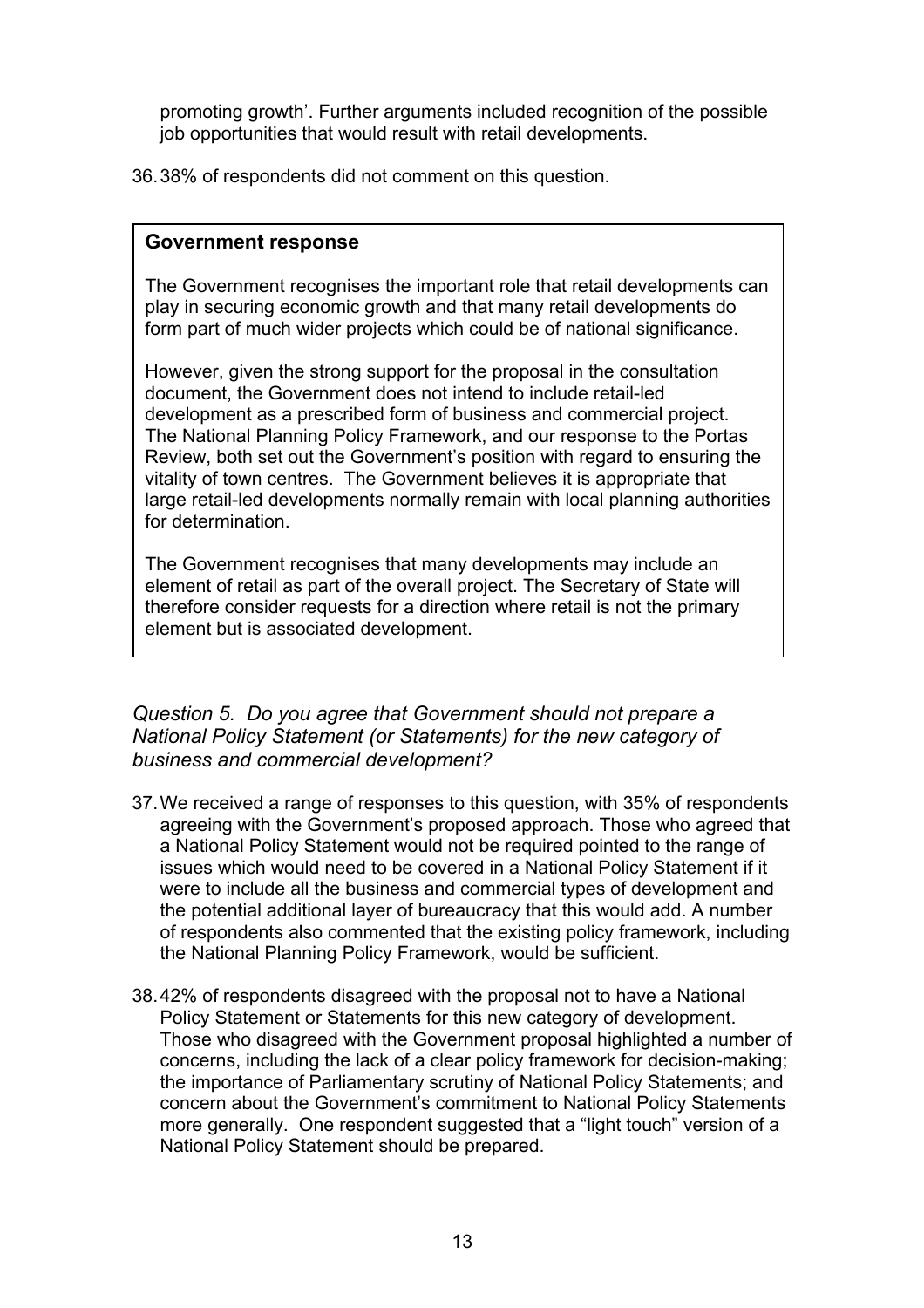39. 23% of respondents did not comment on this question.

#### **Government response**

The Government takes the view that the reasoning for not having a National Policy Statement, or Statements, for business and commercial development remains strong. The Government therefore does not intend to prepare a National Policy Statement, or Statements but will keep this position under review.

The Government is also clear that National Policy Statements remain a crucial element of the nationally significant infrastructure regime, providing the decision-making framework for nationally significant infrastructure projects. National Policy Statements remain central to the Government's planning reforms because they provide clarity of policy and predictability for those wishing to invest in new infrastructure. There is no question of Government moving away from their commitment to National Policy Statements. Thus far, the Government has designated National Policy Statements on Energy, Ports, and Waste Water. The Government also intends to finalise the Hazardous Waste National Policy Statement shortly.

The National Planning Policy Framework is aimed primarily at local authorities – both in relation to plan making and decision making. The Framework does, however, state that it may be an important and relevant consideration when determining applications for nationally significant infrastructure projects. What is an important and relevant consideration is a matter for the decision maker to determine on a case by case basis. The National Planning Policy Framework will also have fed through to local plan policies so, where there is an up-to-date local plan, that is also likely to be an important and relevant consideration.

*Question 6. Do you have any other comments on the proposals that you would like to make?* 

- 40.**Housing**: There was strong support for the exclusion of housing as a prescribed form of business and commercial development. The majority of respondents acknowledged the central role of local authorities when making decisions on planning applications for housing development.
- 41. A small number of respondents disagreed with the proposal to exclude housing from the regime with particular referring in particular to mixed-use development. Some respondents expressed concern that many schemes, which would otherwise be considered of national significance, will not be able to access the regime if they include a small element of housing and that many large schemes rely on the housing element to secure the necessary finance.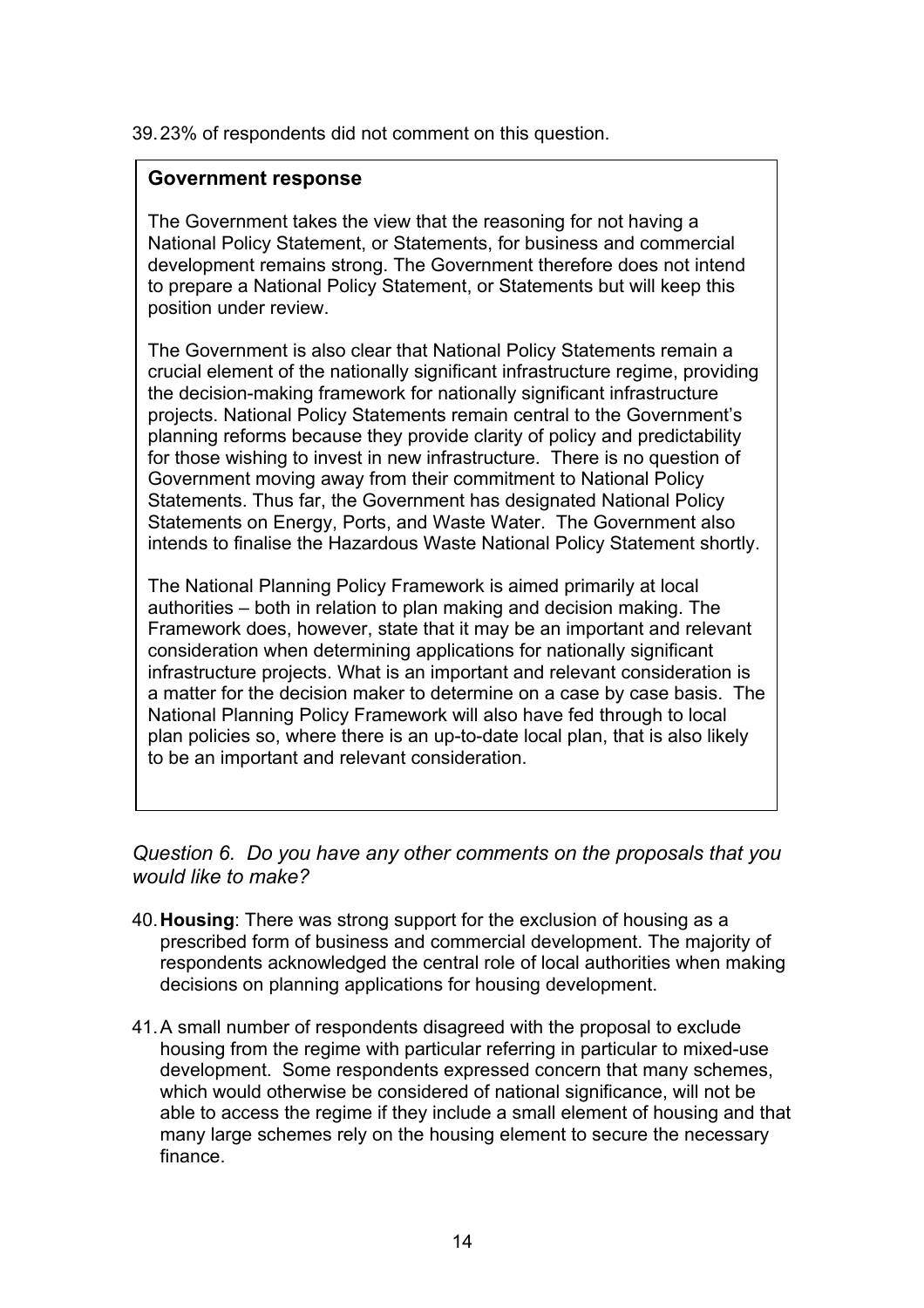### **Government response**

Planning for housing and the determination of planning applications for housing development is a primary role of local councils and the Government does not consider it appropriate to remove this responsibility from them. The Government has taken a number of steps to make clear the role of local councils in planning for housing including through the National Planning Policy Framework.

The Planning Act 2008 already bars dwellings from being consented as "associated development" alongside a nationally significant infrastructure project. The Growth and Infrastructure Act 2013 additionally sets out that the Government may not prescribe housing as a form of business and commercial development.

Given the strong support for the exclusion of housing from the nationally significant infrastructure planning regime and the Government proposes to take no further action in this respect.

42.**Statutory nuisance:** A small number of respondents also questioned the interaction with the statutory nuisance regime expressing concern that a wide range of schemes could potentially enjoy immunity under Section 158 of the Planning Act 2008, from claims of nuisance. The Noise Abatement Society expressed concern that there would be 'no intrinsic right for neighbours for protection from noise or other disturbance or unhealthy emissions from development'.

#### **Government response**

The Government has considered whether extending the regime to new categories of business and commercial development raises additional concerns about the defence of statutory authority. It has concluded that there are no new issues with respect to the construction phase of a project, but there may be additional features to consider with the resulting development, especially if it is to be mixed-use.

However, Section 158(3) of the Planning Act enables the defence of statutory authority to be disapplied, either in whole or in part (for example, once the development is built), and on a case by case basis. The Secretary of State for Communities and Local Government will consider carefully whether the defence of statutory authority should be disapplied in whole or in part for any particular proposal.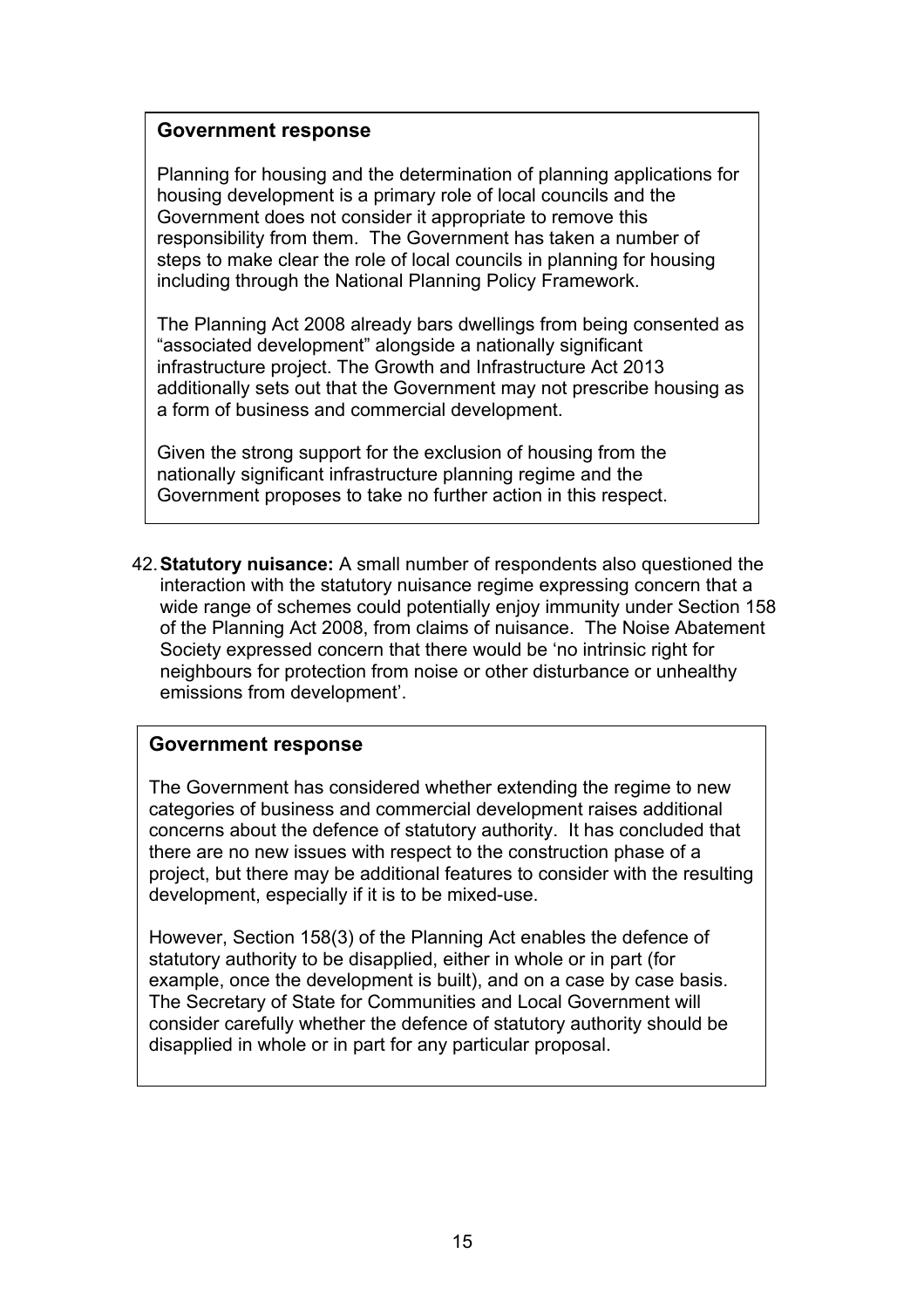43.**Local authorities fees**: A number of local authority respondents raised concerns about the loss of fees that they would experience if a business and commercial application was made through the nationally significant infrastructure regime rather than through the local planning authority.

#### **Government response**

As set out in the Growth and Infrastructure Bill Impact Assessment, we only expect a very small number of applications to come forward via this route. If local authorities can determine applications quickly and offer a high quality service, applicants of nationally significant projects are likely to only choose the infrastructure planning route if it still offers other benefits which the local authority cannot provide (such as the one stop shop, which will be useful where multiple consents are required).

Should a proposed business and commercial development be directed into the nationally significant infrastructure planning regime, it is open to local authorities to recover costs (under Section 93 of the Local Government Act 2003) for pre-application advice they provide. This can be formalised within a Planning Performance Agreement.

44.**Speed of decision making:** A number of respondents questioned whether the nationally significant infrastructure regime would be a quicker route for developers and commented that the majority of planning applications were determined promptly by local planning authorities.

### **Government response**

The Government recognises that local planning authorities can and often do offer an excellent and timely service to developers and in many cases, the developer will choose to continue with the local authority planning route.

However, the nationally significant infrastructure regime offers a number of key benefits– in particular, a statutory one year timetable from the point at which the application goes to examination and the 'one stop shop' approach.

In some cases, the nationally significant infrastructure regime will offer a more attractive option for developers. Fundamentally, this will be a choice for developers to weigh up on a case by case basis.

45.**The Aarhus Convention:** A small number of comments were received which questioned whether the proposals to extend the nationally significant infrastructure planning regime to business and commercial projects were compliant with the Aarhus Convention.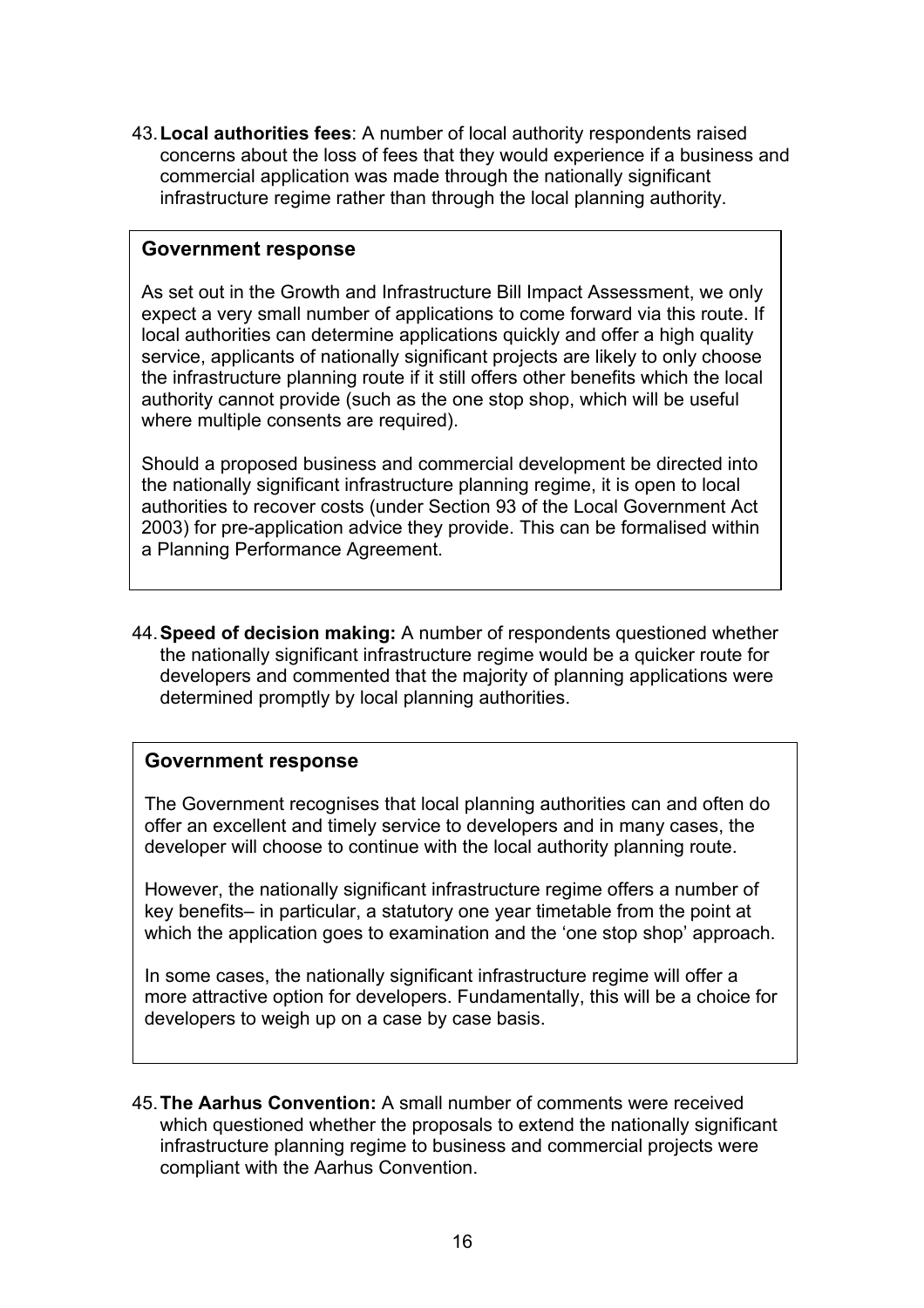# **Government Response**

The Government does not consider that extending the nationally significant infrastructure planning regime to business and commercial projects will conflict with the requirements of the Aarhus Convention. Information about projects is available at the pre-application stage and throughout the decision making process; there are a number of opportunities for representations by those who wish to make them; and there is a process for judicial review of decisions.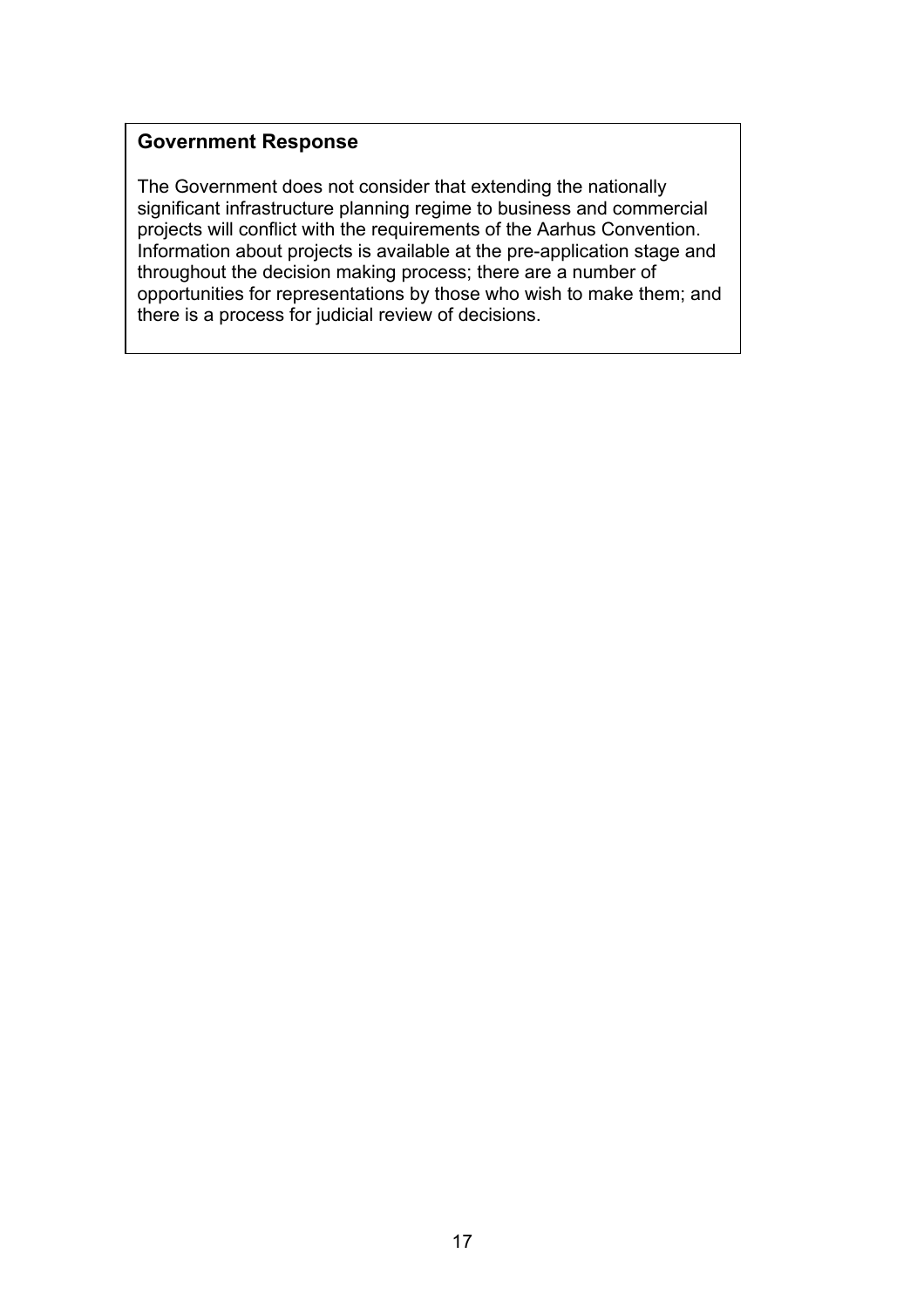#### **APPENDIX 3**

#### **Flow Diagram of Waste Water Treatment Process**